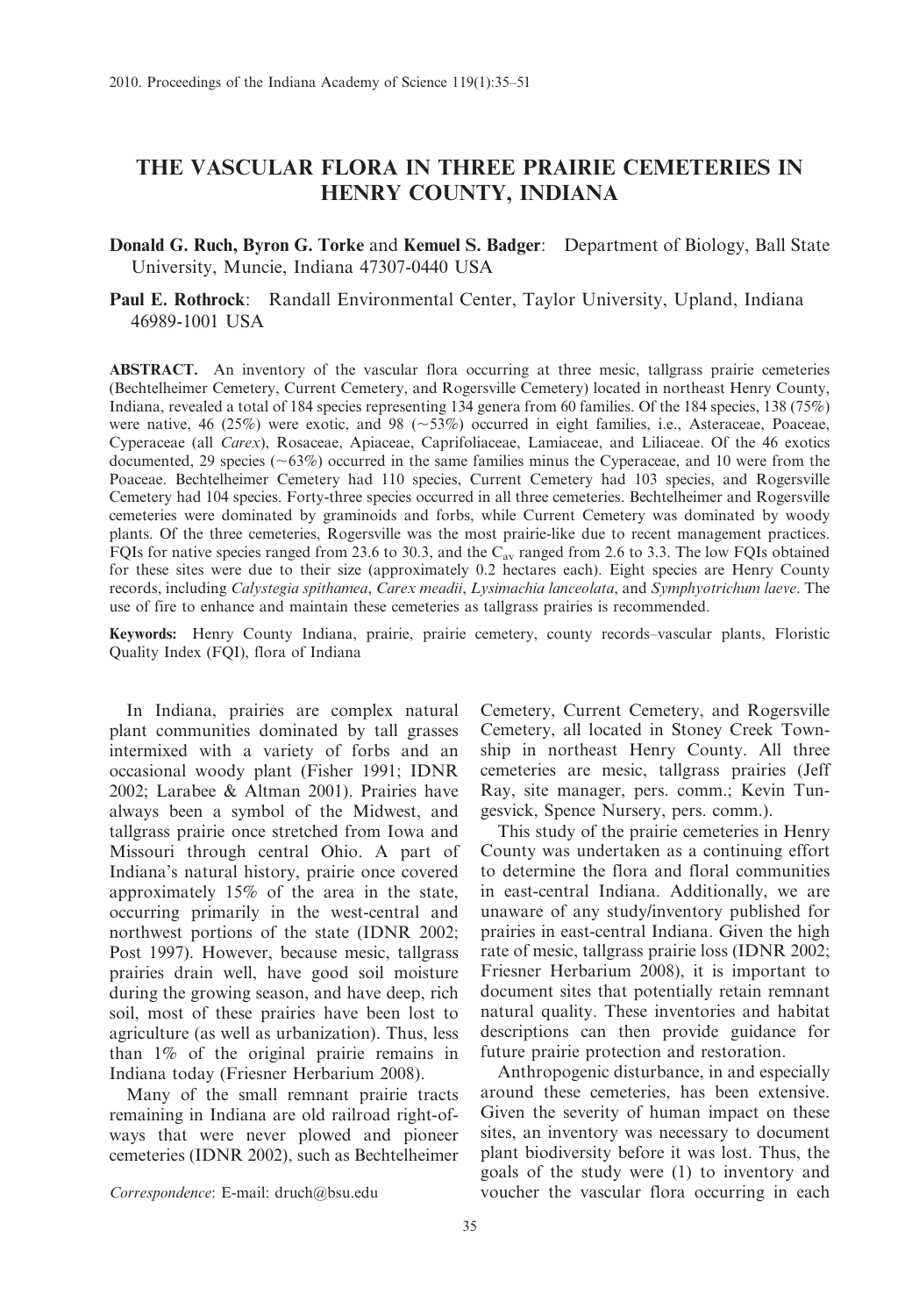cemetery; (2) to identify plants, if any, of special concern; and (3) to suggest recommendations for future management.

## BRIEF HISTORY AND STUDY AREA

The three cemeteries are located in Stoney Creek Township in northeast Henry County, Indiana. All are under a Conservation Management Agreement between the Central Indiana Land Trust Inc. (CILTI) and Stoney Creek Township. Under this agreement, CILTI manages the native prairie habitat on the properties for preservation purposes. Below is a short description for each cemetery provided by Henry County Genealogical Services (2009).

Bundy-Bechtelheimer Cemetery.—Today, everyone associated with this cemetery refers to it as the Bechtelheimer Cemetery. Hence, in this paper we will cite it as the Bechtelheimer Cemetery. This cemetery is located in section #28 of Stoney Creek Township. The site was once owned by Samuel Bechtelheimer who purchased it in September of 1828. His father, Joseph Bechtelheimer, was the first known burial in this graveyard; he died in 1833. Later, Bechtelheimer sold the land to Samuel Bundy, one of the first African-American pioneers in this part of Henry County. The graveyard (hereafter called the Bechtelheimer Cemetery) became known as the Bundy burial grounds because most of the burials were from the Bundy family. In June of 1866, Samuel Bechtelheimer re-purchased the cemetery land from the Bundy family and set aside the land as a cemetery. It continued to be used as a neighborhood cemetery into the early 20<sup>th</sup> century; the last know burial was sometime around 1904. For a list of the people buried here see http://www.hcgs.net/bundy.html.

Current Cemetery.—This cemetery, located in section #29 in Stoney Creek Township, is on the Walradth farm on Buck Creek Pike. It was established as a burial ground by James Current who settled here in the 1830s. It has received very little care in recent years and is completely overgrown with native, woody vegetation. At one time a Boy Scout group took care of the grounds, keeping the weeds mowed. In 1995, the Indiana Junior Historical Society undertook a major cleanup of the cemetery, cutting back the trees, brush, and weeds, and restoring many stones that were down due to weathering and the ages of time. In recent years Jeff Ray, local CILTI caretaker,

has removed the woody vegetation. For a list of the people buried here see http://www.hcgs.net/ current.html.

Rogersville Cemetery.—This cemetery is located in section #5 in Stoney Creek Township. It was started by the Methodist-Episcopal Church (M.E. Church) in 1834, when Jabish Luellen deeded the land to the church to be used for the erection of a church or house of worship and a burial ground for its members. Rogersville, laid out by James O. Rogers and John Colburn, was a flourishing small village in the mid 1800s with a population of about seventy. It was the mid-point between New Castle and Muncie on the old Messick Pike. It had a hotel, blacksmith shop, doctor, dry goods store, harness shop, and a shoe store. Additionally it was also a stop on the ''underground railroad.'' The once-thriving village disappeared when railroads and major roads were built too far away. For a list of the people buried here see http://www.hcgs.net/rogerscem.html.

General.—These cemeteries lie in the Tipton Till Plain area of the Central Till Plain natural region (Homoya 1985). Each cemetery is approximately 0.2 hectare (one-half acre) in size. Current Cemetery is enclosed entirely by a fence, while Bechtelheimer and Rogersville cemeteries are bordered on three sides by a fence and by a county road on the fourth. All three cemeteries lie on the top of mounds or small hills.

The soils are nearly similar at the three sites. Bechtelheimer and Current cemeteries have Losantville silt loam soil, while the soil at Rogersville Cemetery is classified as Losantville clay loam (WSS 2009). The Losantville series consists of very deep, moderately well-drained soils that are shallow-to-dense till (NCSS 2007). Losantville soils are on till plains of Wisconsinan age, have slopes ranging from 2–12%, and are eroded-to-severely-eroded (NCSS 2007; WSS 2009).

## METHODS

During the 2008 growing season, a foray was made into each cemetery every 7 to 14 days. Voucher specimens for each species observed were collected and deposited in the Ball State University Herbarium (BSUH). Notes on vegetation consisted of species lists (see catalog of vascular plants, see Appendix) with visual estimates of their abundance. Nomenclature follows the USDA Plants Database (USDA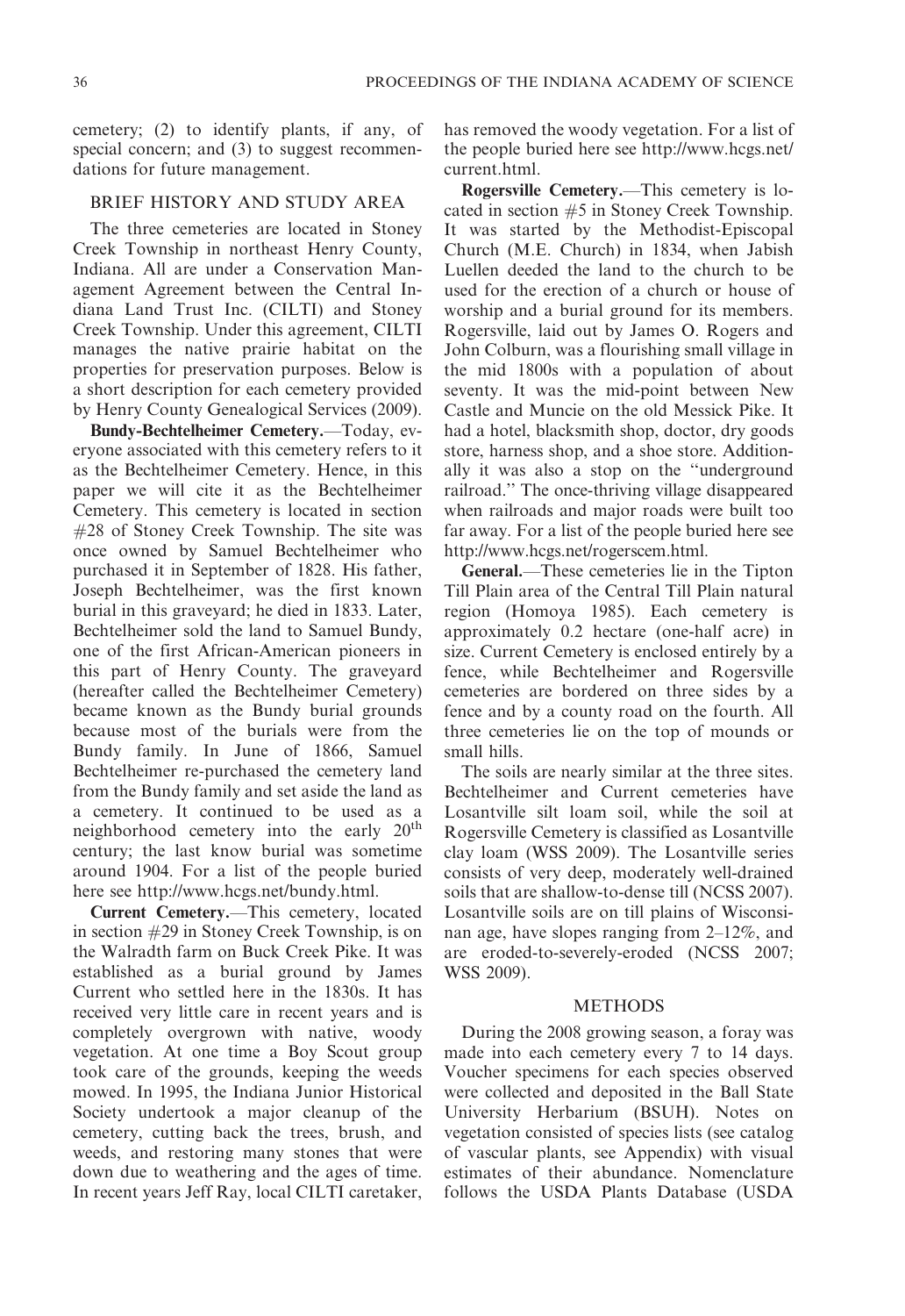2008). The floristic quality index (FQI) for each site was determined using the program developed by the Conservation Research Institution (Wilhelm & Masters 2000) in conjunction with Rothrock (2004).

## RESULTS

The catalog of the vascular flora documented at the three prairie cemeteries is listed in the Appendix. A total of 184 species was collected representing 134 genera from 60 families. Ninety-eight species ( $\sim$ 53%) occur in only 8 families, e.g., Asteraceae (28 spp.), Poaceae (19 spp.), Cyperaceae (14 spp., all Carex), Rosaceae (11 spp.), Apiaceae (8 spp.), Caprifoliaceae (6 spp.), Lamiaceae (6 spp.), and the Liliaceae (6 spp.). Additionally, of the 46 exotics documented, 29 spp.  $(\sim63\%)$  occur in the same families minus the Cyperaceae, and 10 are from the Poaceae.

The occurrence of species at each cemetery is seen in Table 1. Bechtelheimer has 110 species, Current has 103 species, and Rogersville has 104 species. Of the 184 species documented at the cemeteries, 43 occur in all three, 23 occur in Bechtelheimer and Current, 13 occur in Current and Rogersville, 11 occur in Bechtelheimer and Rogersville, 37 occur just in Rogersville, 33 occur just in Bechtelheimer, and 24 occur just in Current. Of the 43 species occurring in all three cemeteries, 34 ( $\sim$ 79%) are native. The nine exotics included six species of grass and three forbs, e.g., Medicago lupulina, Melilotus officinalis and Taraxacum officinale.

The physiognomic analyses of the flora occurring at each cemetery are seen in Table 2. The analyses suggest that the cemeteries are dominated by herbaceous plants (forbs and graminoids), e.g., Bechtelheimer Cemetery: 85 species herbaceous  $(\sim 77\%)$  and 25 species woody  $(\sim 23\%)$ ; Current Cemetery: 76 species herbaceous  $(\sim 74\%)$  and 27 species woody  $(\sim26\%)$ ; and Rogersville Cemetery: 74 species herbaceous  $({\sim}71\%)$  and 30 species woody  $(\sim 29\%)$ . The majority of woody plants occur along the fence rows enclosing the cemeteries.

The Floristic Quality Indices (FQI) and mean Coefficients of Conservatism  $(C_{av})$  are shown in Table 3. Of the 184 species documented, one species, Symphyotrichum laeve, has  $C = 10$ , four species have  $C = 8$ , and seven species have  $C = 7$  (see Appendix). Thirty plant species occurring in the cemeteries that are commonly found in prairies from Illinois to Ohio include Andropogon gerardii, Anemone

virginiana, Antennaria plantaginifolia, Arnoglossum atriplicifolium, Calystegia spithamea, Carex meadii, Carya tomentosa, Ceanothus americanus, Celastrus scandens, Cirsium discolor, Comandra umbellata, Desmodium canescens, Elymus virginicus, Euphorbia corollata, Helianthus hirsutus, Lactuca canadensis, Lobelia spicata, Lysimachia lanceolata, Monarda fistulosa, Rubus occidentalis, Rudbeckia hirta pulcherrima, Silphium integrifolium, Smilax lasioneura, Solidago canadensis, Symphyotrichum leave, S. cordifolium (sagittifolium), S. novae-angliae, S. pilosum, Tradescantia virginiana and Vernonia gigantea (INHS 2005; Kirt et al. 1998; Mack & Boerner 2004; OPA 2010; Robison et al. 2010).

Based upon the Indiana Natural Heritage Data Center's records for Henry County and the plants reported at Wilbur Wright Fish and Wildlife Area (Ruch et al. 2002), the IMI wetland complex (Ruch et al. 2008b), and the Bennett wetland complex (Ruch et al. 2009), eight species documented at the three prairie cemeteries represent Henry County records, including Calystegia spithamea, Carex meadii, Hylotelophium telephium, Lysimachia lanceolata, Phlox subulata, Rubus flagellaris, Sisyrinchium albidum, and Symphyotrichum laeve. Although Hylotelophium telephium and Phlox subulata are both exotics and were initially planted at Rogersville Cemetery, both have naturalized and are spreading. Lastly, none of the plants documented at the cemeteries have a state ranking by the Divisions of Nature Preserves, Indiana Department of Natural Resources (Division of Nature Preserves 2007).

## HABITAT DESCRIPTIONS

Although all three cemeteries are remnants of mesic, tallgrass prairie, the community structure and dominant or abundant species differ at each. This difference is due in part to the plant communities bordering each cemetery and in part to the management each receives. Below is a description of each cemetery.

Bechtelheimer Cemetery.—This site is dominated by graminoids, having 14 grass species and 10 sedge (Carex) species. Graminoids made up 22% (24 of 110) of the species occurring here. The dominant native grasses include Andropogon gerardii, Elymus riparius, E. virginicus, and Festuca subverticillata. Dominant exotics grasses include Bromus inermis, Poa pratensis, and Schedonorus phoenix. The richness of graminoids is explained in part by the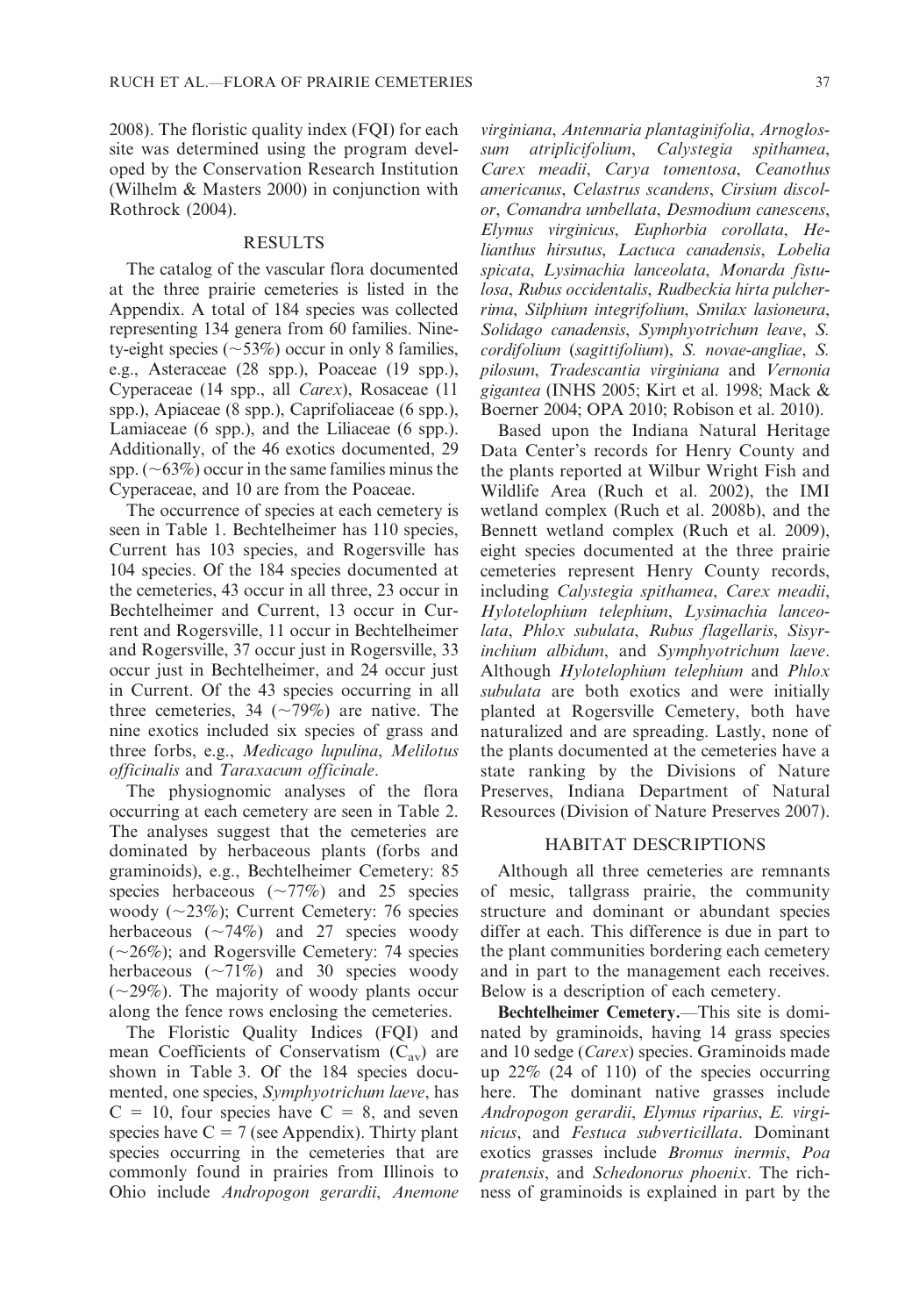| Species                     | Bechtelheimer | Current     | Rogersville |
|-----------------------------|---------------|-------------|-------------|
| Acer saccharum              |               |             | X           |
| Achillea millefolium        |               | X           | X           |
| Aesculus glabra             |               | X           |             |
| Ageratina altissima         |               | X           |             |
| Agrostis gigantea           |               | X           | X           |
| Alliaria petiolata          | X             | $\mathbf X$ |             |
| Ambrosia artemisiifolia     | X             | X           | X           |
| Ambrosia trifida            | X             | X           | X           |
| Andropogon gerardii         | X             | $\mathbf X$ | X           |
| Anemone virginiana          | X             | X           | X           |
| Antennaria plantaginifolia  |               |             | X           |
| Apocynum cannabinum         | X             |             |             |
| Arctium minus               |               | X           |             |
| Arisaema dracontium         | X             |             |             |
| Aristolochia serpentaria    |               | X           |             |
| Arnoglossum atriplicifolium |               |             | X           |
| Asclepias syriaca           | X             |             |             |
| Barbarea vulgaris           |               | X           |             |
| Bromus arvensis             |               | X           |             |
| Bromus inermis              | X             | X           | X           |
| Calystegia sepium           |               |             | X           |
| Calystegia spithamea        |               |             | X           |
| Campanulastrum americanum   |               | X           |             |
| Campsis radicans            |               |             | X           |
| Carex aggregata             | X             |             |             |
| Carex amphibola             |               | X           |             |
| Carex blanda                | X             | X           |             |
| Carex cephalophora          | X             | X           | X           |
| Carex conjuncta             | X             |             |             |
| Carex davisii               | X             | X           |             |
| Carex granularis            |               |             | X           |
| Carex grisea                | X             |             |             |
| Carex hirtifolia            | $\mathbf X$   | X           |             |
| Carex meadii                |               |             | X           |
| Carex normalis              | X             | X           |             |
| Carex pellita               | $\mathbf X$   |             | X           |
| Carex pensylvanica          |               | X           | X           |
| Carex radiata               | X             | X           |             |
| Carya alba (C. tomentosa)   |               |             | X           |
| Carya cordiformis           |               | X           |             |
| Carya ovata                 |               | X           | X           |
| Catalpa speciosa            |               | X           |             |
| Ceanothus americanus        |               | X           | Х           |
| Celastrus scandens          | $\mathbf X$   | $\mathbf X$ | X           |
| Celtis occidentalis         | $\mathbf X$   | X           | X           |
| Cerastium fontanum          |               | X           |             |
| Cichorium intybus           | X             |             |             |
| Circaea lutetiana           | $\mathbf X$   |             |             |
| Cirsium discolor            | X             | X           | X           |
| Claytonia virginica         | $\mathbf X$   | $\mathbf X$ | X           |
| Comandra umbellata          |               | X           | X           |
| Conium maculatum            | X             |             |             |
| Convallaria majalis         |               |             | X           |
| Cornus drummondii           | X             | X           | X           |
| Crataegus mollis            | X             | X           | X           |
|                             |               |             |             |

Table 1.—Species documented at each cemetery. See the Appendix for subspecies or varieties.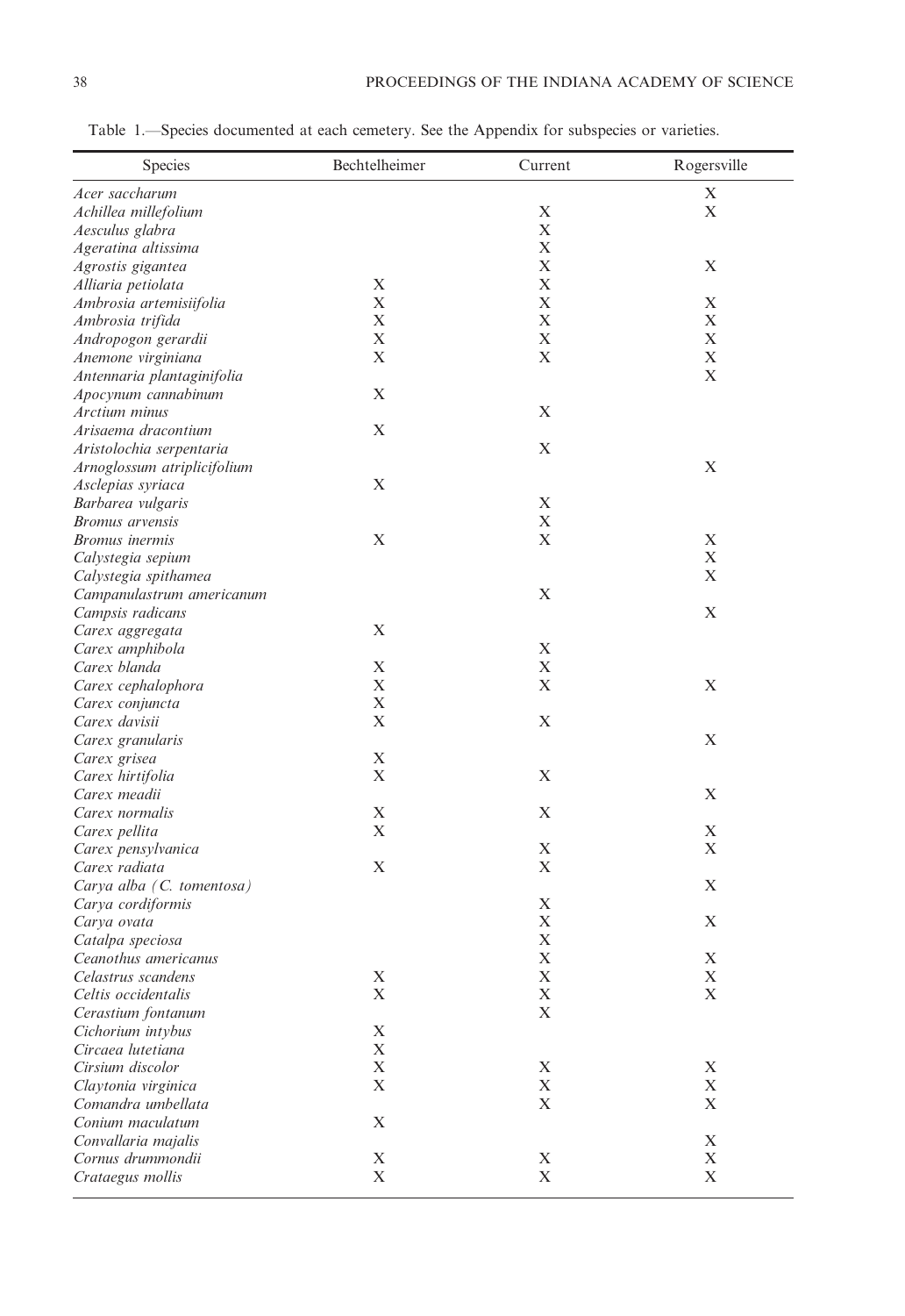# Table 1.—Continued.

| Species                   | Bechtelheimer | Current     | Rogersville |
|---------------------------|---------------|-------------|-------------|
| Cryptotaenia canadensis   | X             | X           |             |
| Dactylis glomerata        | X             | $\mathbf X$ | X           |
| Daucus carota             | X             | X           |             |
| Desmodium canescens       | X             | X           | X           |
| Dianthus armeria          |               | X           |             |
| Dichanthelium acuminatum  |               | $\mathbf X$ | X           |
| Dipsacus fullonum         | $\mathbf X$   |             |             |
| Elaeagnus umbellata       |               |             | X           |
| Elymus hystrix            |               |             | X           |
| Elymus repens             | X             | X           |             |
| Elymus riparius           | X             |             | X           |
| Elymus villosus           |               | X           |             |
| Elymus virginicus         | X             | X           |             |
| Erigeron annuus           | X             | X           | $\mathbf X$ |
| Euonymus atropurpureus    | X             |             | X           |
| Eupatorium purpureum      |               |             | X           |
| Euphorbia corollata       | $\mathbf X$   | X           | X           |
| Festuca subverticillata   | $\mathbf X$   |             |             |
| Fragaria virginiana       | X             | X           |             |
| Fraxinus americana        |               |             | $\mathbf X$ |
| Fraxinus pennsylvanica    |               | X           | X           |
| Galium aparine            | $\mathbf X$   | X           | X           |
| Galium concinnum          | $\mathbf X$   | X           | X           |
| Galium triflorum          |               | X           |             |
| Geranium maculatum        | X             | X           | X           |
| Geum canadense            | X             | X           |             |
| Geum vernum               | X             | X           |             |
| Glechoma hederacea        | $\mathbf X$   |             |             |
| Gleditsia triacanthos     | X             | X           |             |
| Hackelia virginiana       |               | X           | X           |
| Helianthus grosseserratus | X             |             |             |
| Helianthus hirsutus       | X             | X           | X           |
| Hemerocallis fulva        |               |             | X           |
| Hylotelephium telephium   |               |             | X           |
| Hypericum punctatum       | X             |             |             |
| Iris germanica            |               |             | X           |
| Juglans nigra             | X             | X           | X           |
| Juncus dudleyi            |               |             | X           |
| Juncus tenuis             |               | X           |             |
| Juncus torreyi            |               |             | X           |
| Juniperus virginiana      |               |             | X           |
| Lactuca canadensis        | X             | X           | Х           |
| Lamium purpureum          | X             | X           |             |
| Leonurus cardiaca         | X             |             |             |
| Lobelia spicata           |               |             | X           |
| Lonicera japonica         |               | X           |             |
| Lonicera maackii          | $\mathbf X$   |             | X           |
| Lonicera morrowii         | X             | X           |             |
| Lysimachia lanceolata     | $\mathbf X$   | $\mathbf X$ | X           |
| Maclura pomifera          | $\mathbf X$   |             |             |
| Maianthemum racemosum     |               |             | X           |
| Medicago lupulina         | $\mathbf X$   | X           | X           |
| Melilotus officinale      | X             | X           | X           |
| Menispermum canadense     | X             |             | X           |
| Monarda fistulosa         | $\mathbf X$   | X           | X           |
|                           |               |             |             |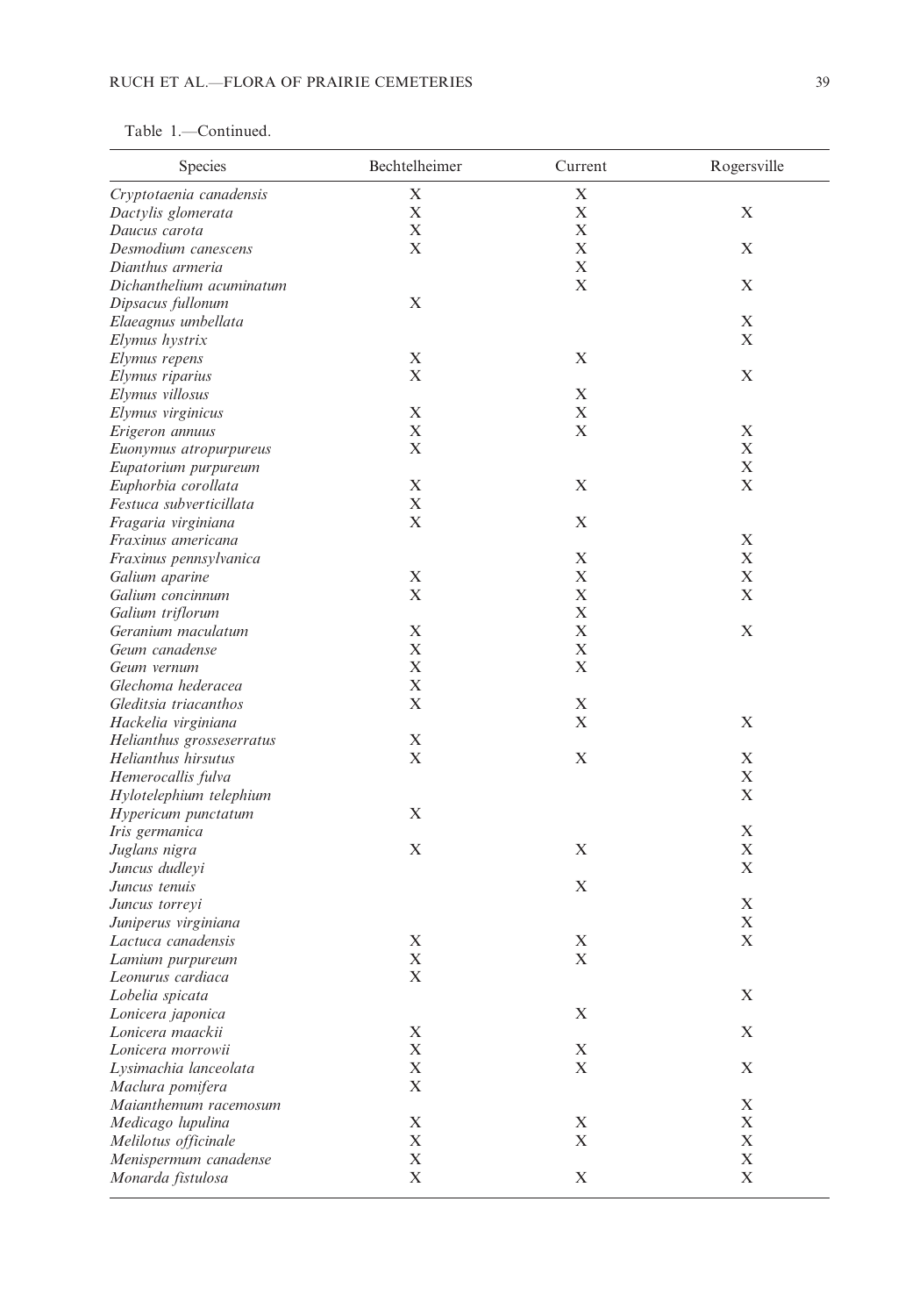| Table 1. | Continued. |
|----------|------------|
|          |            |

| Species                      | Bechtelheimer | Current     | Rogersville      |
|------------------------------|---------------|-------------|------------------|
| Morus alba                   | X             | X           |                  |
| Muhlenbergia schreberi       | $\mathbf X$   |             |                  |
| Muscari botryoides           |               |             | X                |
| Ornithogalum umbellatum      | $\mathbf X$   |             |                  |
| Osmorhiza longistylis        | $\mathbf X$   | X           |                  |
| Oxalis stricta               | $\mathbf X$   | X           | X                |
| Packera glabella             | X             |             |                  |
| Packera obovata              |               |             | $\mathbf X$      |
| Parthenocissus quinquefolia  | X             |             |                  |
| Pastinaca sativa             | X             |             |                  |
| Phleum pratense              | $\mathbf X$   | X           | X                |
| Phlox subulata               |               |             | X                |
| Phryma leptostachya          |               | X           |                  |
| Phytolacca americana         | $\mathbf X$   |             |                  |
| Poa compressa                | X             | X           | X                |
| Poa pratensis                | X             | X           | X                |
| Poa trivialis                | X             |             |                  |
| Podophyllum peltatum         |               | X           |                  |
| Polemonium reptans           | X             |             |                  |
| Polygonatum biflorum         | $\mathbf X$   |             |                  |
| Polygonum scandens           | $\mathbf X$   |             |                  |
| Potentilla simplex           |               |             | X                |
| Prunella vulgaris            |               |             | X                |
| Prunus serotina              | X             | X           | X                |
| Quercus alba                 |               |             | X                |
| Quercus imbricaria           | $\mathbf X$   |             | X                |
| Quercus rubra                |               |             | X                |
| Ranunculus abortivus         |               | X           |                  |
| Rhus glabra                  |               | X           | $\mathbf X$      |
| Rosa carolina                | X             |             | X                |
| Rosa multiflora              | X             | X           |                  |
| Rosa setigera                |               | X           |                  |
| Rubus flagellaris            |               | X           |                  |
| Rubus occidentalis           | X             | X           | X                |
| Rudbeckia hirta L.           |               | $\mathbf X$ | X                |
| Sabatia angularis            |               |             | X                |
| Sambucus nigra               | X             |             |                  |
| Sanicula canadensis          | X             |             |                  |
| Sanicula odorata             | X             | X           | X                |
| Sassafras albidum            |               | X           |                  |
| Schedonorus phoenix          | X             | $\mathbf X$ | X                |
| Scrophularia marilandica     | X             |             |                  |
| Silphium integrifolium       |               |             | X                |
| Sisyrinchium albidum         |               |             | Х                |
| Sisyrinchium angustifolium   | Х             | X           |                  |
| Smilax lasioneura            | $\mathbf X$   | X           | X                |
| Smilax tamnoides             | X             |             | X                |
| Solidago canadensis          | X             | X           | X<br>$\mathbf X$ |
| Solidago juncea              |               |             |                  |
| Sphenopholis intermedia      | X             | X           | X                |
| Symphyotrichum cordifolium   | X             |             | X                |
| Symphyotrichum laeve         |               |             | X                |
| Symphyotrichum lanceolatum   | X             |             |                  |
| Symphyotrichum novae-angliae | X             |             | X                |
| Symphyotrichum pilosum       | X             | X           | $\mathbf X$      |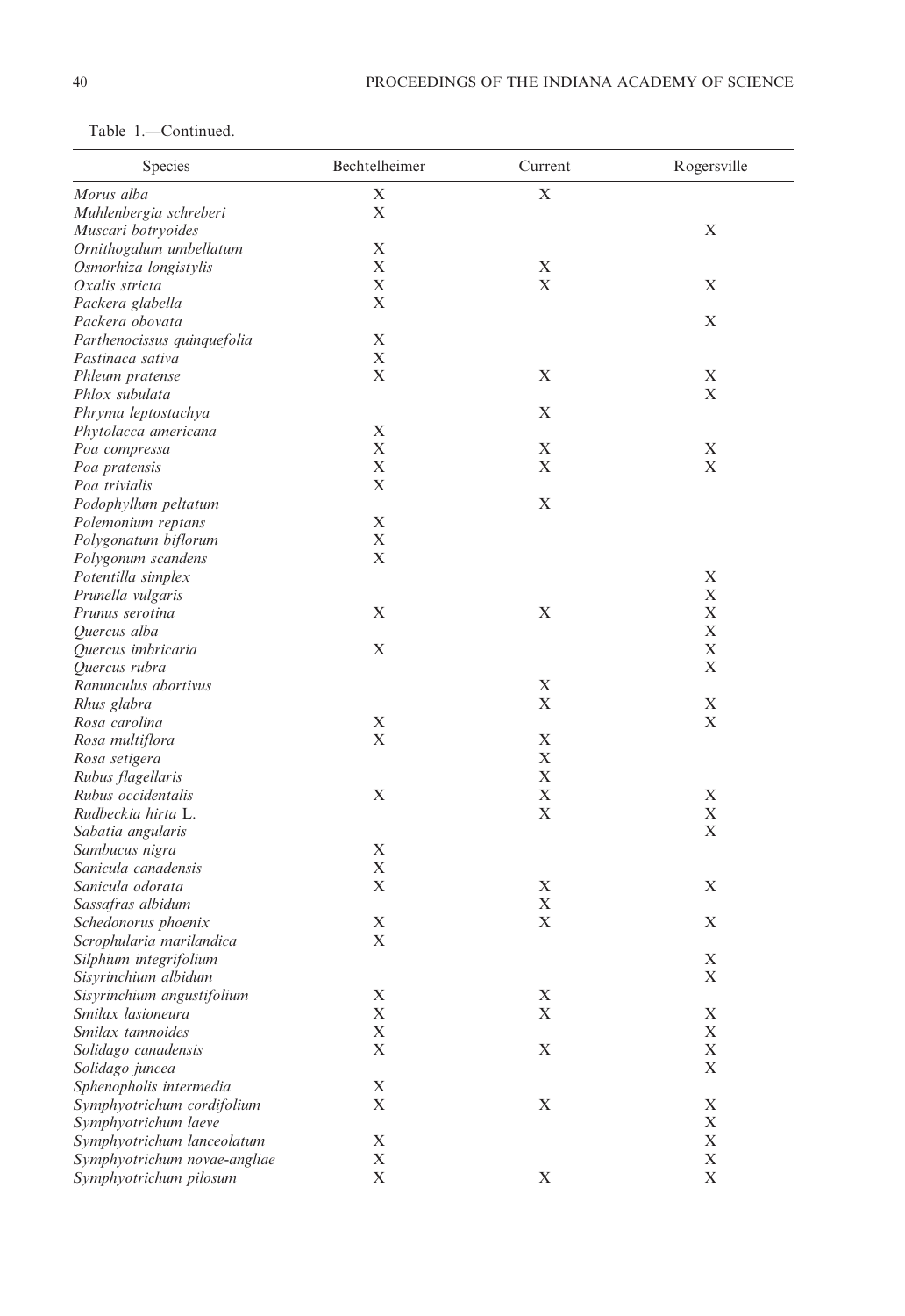| <b>Species</b>          | Bechtelheimer | Current | Rogersville |
|-------------------------|---------------|---------|-------------|
| Taraxacum officinale    | X             | X       | X           |
| Teucrium canadense      | X             |         |             |
| Thaspium trifoliatum    |               |         | X           |
| Toxicodendron radicans  | X             | X       | X           |
| Tradescantia virginiana |               | X       | X           |
| Tragopogon pratensis    | X             | X       |             |
| Trifolium pratense      | X             | X       | X           |
| Triosteum perfoliatum   | X             |         |             |
| Ulmus pumila            | X             |         |             |
| Ulmus rubra             | X             | X       |             |
| Verbena urticifolia     |               | X       |             |
| Vernonia gigantea       | X             | X       | X           |
| Viburnum prunifolium    |               |         | X           |
| Vinca minor             |               | X       | X           |
| Viola palmate           |               | X       |             |
| Viola sororia           | X             | X       | X           |
| Vitis vulpina           | X             | X       | X           |
| Vitis riparia           | X             | X       |             |
| Yucca filamentosa       |               |         | X           |

| Table $1 -$ | -Continued. |
|-------------|-------------|
|-------------|-------------|

occurrence of graminoid-dominated old fields occurring on three side of the cemetery. All trees occurred between the grave sites and the fenced border on the eastern side or along the fenced border on the northern and southern sides. Likewise, all shrubs and woody vines occurred in the same locations with the exception of Celastrus scandens, which grew abundantly in the southern quarter of the cemetery. Herbaceous forbs composed  $\sim$  54% (59 of 110) species at the site. However, only one species, *Lysimachia lanceolata*, has a  $C \ge 7$ . Dominant herbaceous forbs included Cirsium discolor, Desmodium canescens, Helianthus grosseserratus, H. hirsutus, Monarda fistulosa, Smilax lasioneura, Solidago canadensis, and Symphyotrichum cordifolium (sagittifolium). Of the 30 plant species commonly found in prairies from Illinois to Ohio listed earlier, 18 were documented in Bechtelheimer Cemetery.

Current Cemetery.—Unlike Bechtelheimer Cemetery, Current Cemetery became dominated by woody vegetation as the season progressed. The larger trees, such as Carya cordiformis, C. ovata, and Celtis occidentalis, grew along the fenced border. However, the graveyard proper was overgrown with small trees and shrubs, including Aesculus glabra,

| Table 2.—Physiognomic analyses of the flora occurring at each cemetery. Numbers in parentheses |  |  |  |  |  |
|------------------------------------------------------------------------------------------------|--|--|--|--|--|
| are percentages.                                                                               |  |  |  |  |  |

|                 | <b>Bechtelheimer</b> |          | Current       |          | Rogersville   |          |  |
|-----------------|----------------------|----------|---------------|----------|---------------|----------|--|
|                 | Native               | Exotic   | <b>Native</b> | Exotic   | <b>Native</b> | Exotic   |  |
| Tree            | 7(6.4)               | 3(2.7)   | 12(11.7)      | 1(1.0)   | 13(12.5)      | 0(0.0)   |  |
| Shrub           | 5(4.5)               | 3(2.7)   | 6(5.8)        | 3(2.9)   | 7(6.7)        | 4(3.8)   |  |
| Woody vine      | 7(6.4)               | 0(0.0)   | 4(3.9)        | 1(1.0)   | 6(5.8)        | 0(0.0)   |  |
| Herbaceous vine | 2(1.8)               | 0(0.0)   | 1(1.0)        | 0(0.0)   | 1(1.0)        | 0(0.0)   |  |
| Perennial forb  | 36(32.7)             | 6(5.5)   | 35(34.0)      | 2(1.9)   | 39 (37.5)     | 9(8.7)   |  |
| Biennial forb   | 4(3.6)               | 7(6.4)   | 3(2.9)        | 6(5.8)   | 4(3.8)        | 1(1.0)   |  |
| Annual forb     | 4(3.6)               | 2(1.8)   | 5(4.9)        | 3(2.9)   | 3(2.9)        | 1(1.0)   |  |
| Perennial grass | 6(5.5)               | 8(7.3)   | 4(3.9)        | 8(7.8)   | 4(3.8)        | 7(6.7)   |  |
| Annual grass    | 0(0.0)               | 0(0.0)   | 0(0.0)        | 1(1.0)   | 0(0.0)        | 0(0.0)   |  |
| Sedge           | 10(9.1)              | 0(0.0)   | 8(7.8)        | 0(0.0)   | 5(4.8)        | 0(0.0)   |  |
| Total           | 81 (73.6)            | 29(26.6) | 78 (75.7)     | 25(24.3) | 82 (78.8)     | 22(21.2) |  |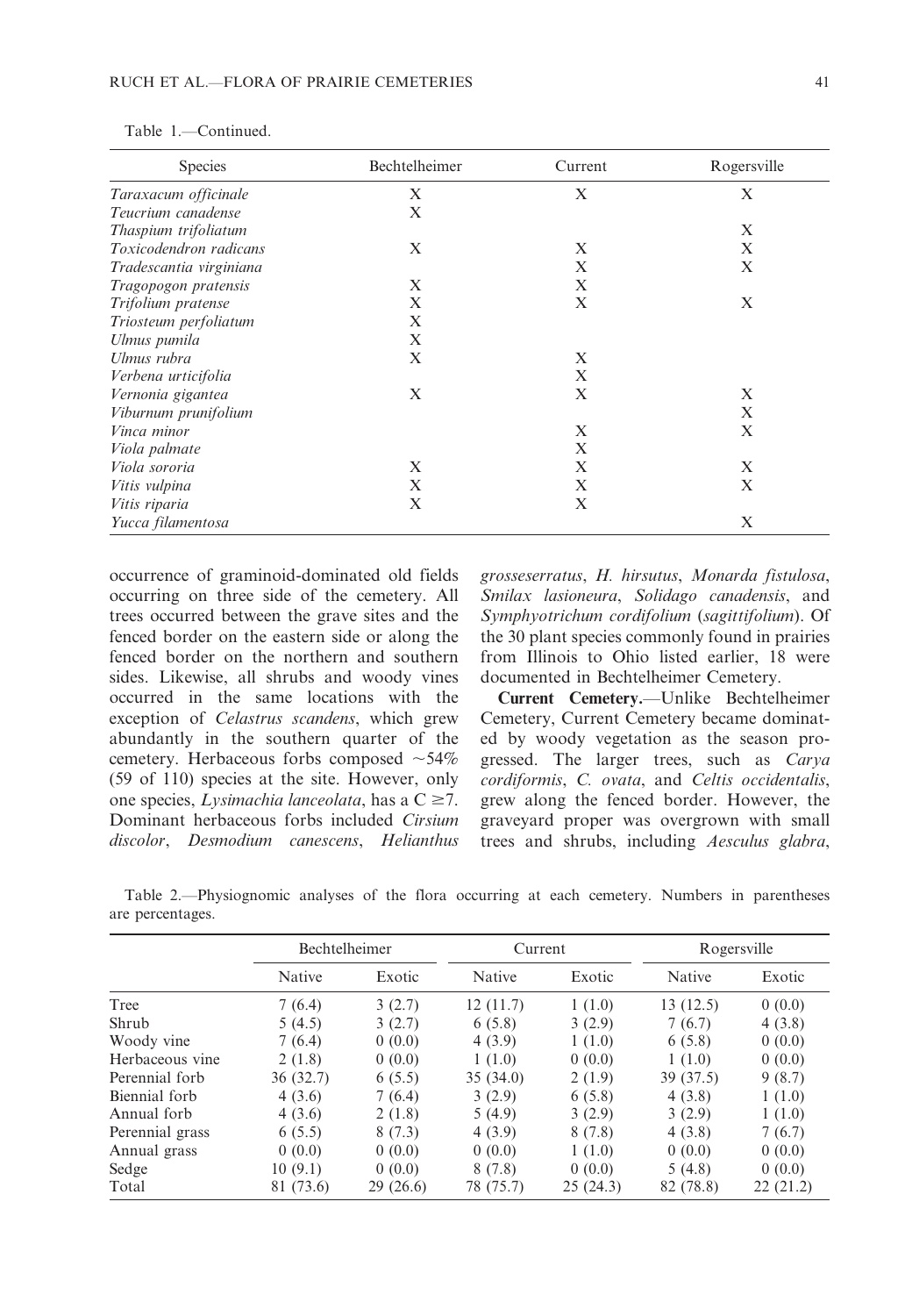| Rogersvine Cemetery. Total Species is native plus exotic species. |               |    |                 |     |  |      |      |      |
|-------------------------------------------------------------------|---------------|----|-----------------|-----|--|------|------|------|
|                                                                   | Species count |    | $\cup_{\rm av}$ |     |  | FOI  |      |      |
|                                                                   |               |    |                 |     |  |      |      |      |
| Native species                                                    |               | 82 | 2.6             | 2.8 |  | 23.6 | 24.8 | 30.3 |

Total species 110 103 104 1.9 2.1 2.6 20.3 21.6 26.9

Table 3.—Floristic Quality summary for the three prairie cemeteries.  $C_{av}$  = mean Coefficient of Conservatism, FQI = Floristic Quality Index, B = Bechtelheimer Cemetery, C = Current Cemetery, R = Rogersville Cemetery. Total Species is native plus exotic species.

Catalpa speciosa, Fraxinus pennsylvanica, Juglans nigra, Rhus glabra, Sassafras albidum, and Ulmus rubra. Juglans nigra, R. glabra, and S. albidum were especially abundant. Ceanothus americanus, a quality prairie species, formed a small colony on the southern side. Graminoids made up  $\sim$ 20% of the species in this cemetery, including 13 species of grasses and eight species of sedges, all Carex. Of the grasses, four were native and nine were exotic. None of the native grasses were dominant, only occurring in restricted locations. Of the nine exotic grasses, only Bromus inermis, Poa pratensis, and Schedonorus phoenix were dominant and widespread. Herbaceous forbs composed  $\sim$  52.5% (54 of 103) species at the site. Four forb species had  $C \geq 7$ , including *Aristolochia serpentaria*, Comandra umbellata, Lysimachia lanceolata, and Tradescantia virginiana. Many of the forbs occurring in this cemetery were woodland species, including Ageratina altissima, Campanulastrum americanum, Cryptotaenia canadensis, Geranium maculatum, Osmorhiza longistylis, Phryma leptostachya, Podophyllum peltatum and Symphyotrichum cordifolium (sagittifolium). No doubt these woodland species seeded in from the large woods on the northern side of the cemetery. Dominant herbaceous forbs included Cirsium discolor, Comandra umbellata, Desmodium canescens, Galium concinnum, Helianthus hirsutus, Lactuca canadensis, Solidago canadensis, and Symphyotrichum cordifolium (sagittifo*lium*). Of the 30 plant species commonly found in prairies from Illinois to Ohio listed earlier, 21 were documented in Current Cemetery.

Rogersville Cemetery.—Of the three cemeteries, Rogersville Cemetery is the most prairielike. It is dominated by graminoids but has an excellent mix of prairie forbs. There are 11 grasses, including four native and seven exotic species. The dominant native grasses are Andropogon gerardii and Elymus riparius, and the dominant exotics species include Bromus inermis, Poa compressa, P. pratensis, and

Schedonorus phoenix. The sedges were all in the genus Carex, and included the prairie species C. meadii. With the exception of Campsis radicans and a large colony of Ceanothus americanus, all woody vines, shrubs, and trees, occurred along the fenced border. Herbaceous forbs composed  $\sim$  55% (57 of 104) species at the site. Eight forb species had  $C \ge 7$ , including Calystegia spithamaea, Comandra umbellata, Lobelia spicata, Lysimachia lanceolata, Packera obovata, Silphium integrifolium, Symphyotrichum laeve, and Tradescantia virginiana. Dominant herbaceous forbs included Arnoglossum atriplicifolium, Cirsium discolor, Comandra umbellata, Desmodium canescens, Euphorbia corollata, Helianthus hirsutus, Lobelia spicata, Monarda fistulosa, Rudbeckia hirta, Silphium integrifolium, Solidago juncea, Symphyotrichum cordifolium, S. laeve, and Thaspium trifoliatum. Additionally, a number of exotics have been planted at various gravesites by visitors, including Convallaria majalis, Hemerocallis fulva, Hylotelephium telephium, Iris germanica, Muscari botryoides, and Vinca minor. Of the 30 plant species commonly found in prairies from Illinois to Ohio listed earlier, 28 were documented in Rogersville Cemetery. The higher number of species found in prairies at this cemetery reflects recent management at the site (see discussion). In 2008, the agricultural fields adjacent to Rogersville Cemetery were planted with native prairie plants (Kevin Tungesvick pers. comm.).

## DISCUSSION

Floristic Quality Index (FQI).—The FQI for the three prairie cemeteries ranges from 23.6 to 30.3 for native species and from 20.3 to 26.9 for all species (Table 3). FQI is a tool to measure the conservatism and richness of species in an area, and it has been used to assess the quality of a number of sites in Indiana and across the Midwest. According to Swink & Wilhelm (1994), land with an FQI less than 20 essentially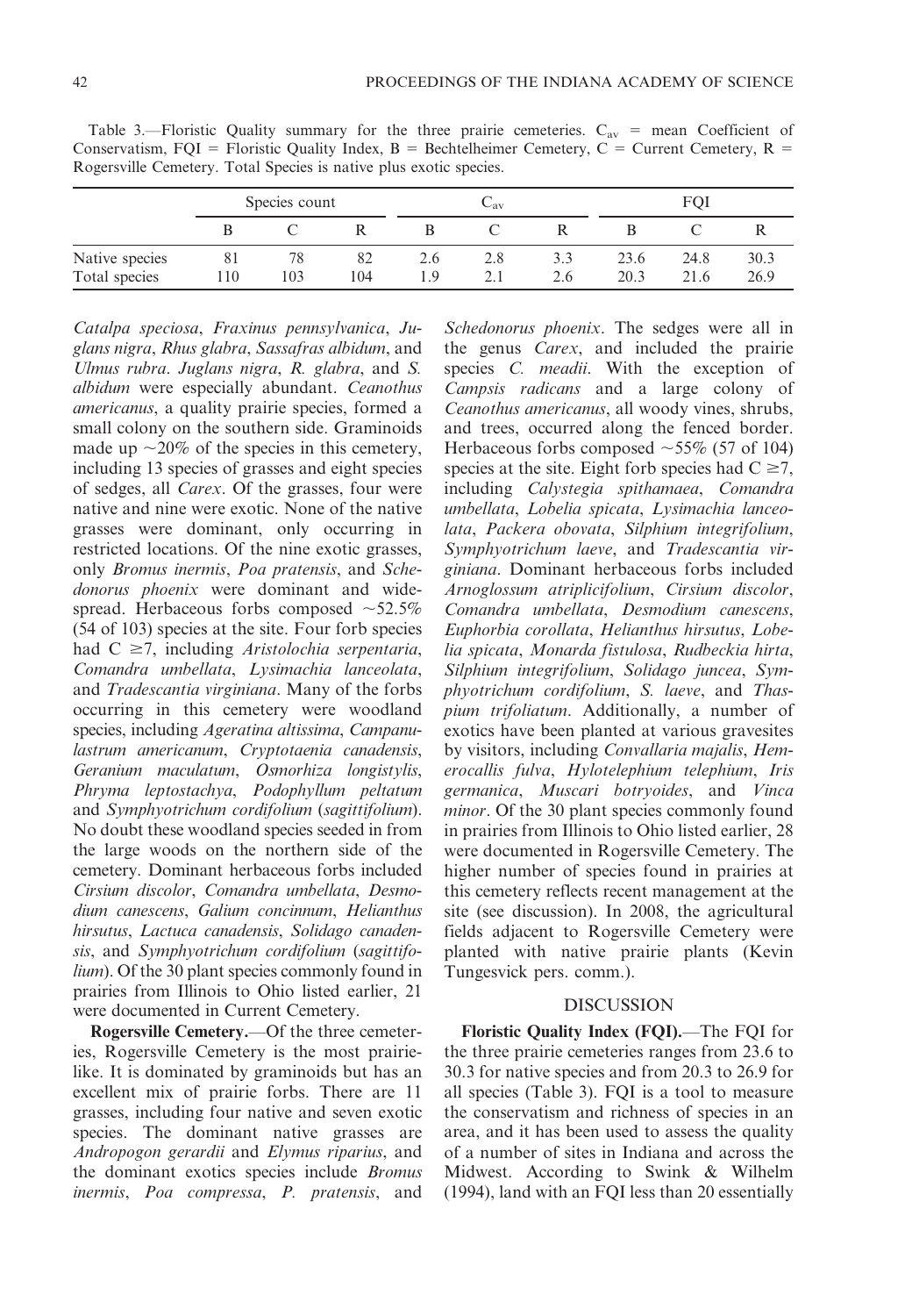has no significance from a natural area prospective, while areas with an FQI greater than 35 possess sufficient conservation and richness to be of profound importance from a regional perspective, and areas registering in the 50s and higher are of paramount importance. However, FQI is calculated by multiplying the mean C times the square root of the total number of species present (Rothrock 2004; Swink & Wilhelm 1994; Taft et al. 1997). Because of the way FQI is calculated, its value is influenced by the total number of species. Thus, the low FQIs are a reflection of the size of these sites, i.e.,  $\sim 0.2$  hectare (0.5) acres) each, which in turn limits habitats and the number of species occurring at each, i.e., just over 100 species documented at each site. Due to the size of the prairie cemeteries, their FQI values cannot be directly compared to larger sites, such as Mounds State Park (Rothrock et al. 1993). Wilbur Wright Fish and Wildlife Area (Ruch et al. 2002) or Turkey Run State Park (Scott 2009), or even sites as small as 2–17 hectares, such as Botany Glen (Stonehouse 2003), Lick Creek Summit Nature Preserve (Ruch et al. 2008), IMI wetland complex (Ruch et al. 2008), or the Bennett wetland complex (Ruch et al. 2009).

Their FQI values can be used, however, to compare one cemetery to another. Based on FQI, it is clear that Rogersville Cemetery has the highest quality, having a FQI more than 5 units higher than the other two. As previously noted in the results, Rogersville Cemetery had 28 of 30 plant species commonly found in prairies from Illinois to Ohio, while the other two cemeteries each had less than 22 of these species. The higher quality noted at Rogersville Cemetery is most likely due to a series of prescribed burns in recent years (Kevin Tungesvick pers. comm.).

A comparison of the FQI values for native species and for all species (Table 3) reveals that for all three cemeteries the native FQI value decreased about 3.3 units. Similarly, a comparison of the  $C_{av}$  for native species and for all species (Table 3) reveals that for all three cemeteries the native  $C_{av}$  value decreased 0.7 units. Rothrock & Homoya (2005) have suggested that natural quality of an area is compromised when adventive diversity lowers  $C_{av}$  by more than 0.7 units. Although right at the "cut-off" value, it appears that exotics are having a negative impact on the nature flora,

especially the exotic grasses Bromus inermis, Poa pratensis, and Schedonorus phoenix, which dominate and crowd out native species at these sites. For example, the CILTI Site Management Plan lists both Schizachyrium scoparium (Michx.) Nash and Sorghastrum nutans (L.) Nash as being present in one or more of the cemeteries (Jeff Ray pers. comm.). However, we observed neither species in any of the sites. Lastly, even though the FQI values suggest these sites have little or no significant value from the natural area prospective (Swink & Wilhelm 1994), we disagree, especially for the Rogersville Cemetery.

Fire and prairies.—Periodic fire is considered essential for the maintenance and function of mesic tallgrass prairie within central North America (Axelrod 1985; Collins & Wallace 1990). In fact, fire plays a dominant role in affecting resource availability and shaping plant community structure and composition of this prairie type (Towne & Knapp 1996; Veen et al. 2008). In the absence of periodic fire, high productivity leads to the accumulation of a dense detrital layer, and as the time between fires increases, grass productivity decreases and woody species increase in both frequency and cover (Bragg & Hulbert 1976; Heisler et al. 2004; Hoch & Briggs 1999; Knight et al. 1994). Without fire an increase in woody plant abundance in grasslands and savannas has been recorded worldwide (Briggs et al. 2002; Brown & Carter 1998; Roques et al. 2001; Van Auken 2000). As woody species increase in both frequency and cover, the canopy closes and the accumulation of grasses and other easily ignitable fuels decline. As a result, when fire is reintroduced after years of absence, it is not always effective at restoring the open structure characteristic of this community (Harrington & Kathol 2009).

Prior to European settlement in the Midwest, fires started by lightning and/or Native Americans prevented the invasion of trees and woody shrubs into these prairies. Because of their considerable investment in above ground tissue and above ground meristems, shrubs and small trees suffer considerable loss when exposed to fire (Heisler et al. 2004; IDNR 2002). Productivity of prairie grasses with below ground meristems is stimulated directly by fire (IDNR 2002). By removing standing detrital biomass and enhancing light availability and nutrients, grasses are quick to sprout following fire (Heisler et al. 2004; IDNR 2002; Knapp & Seastedt 1986).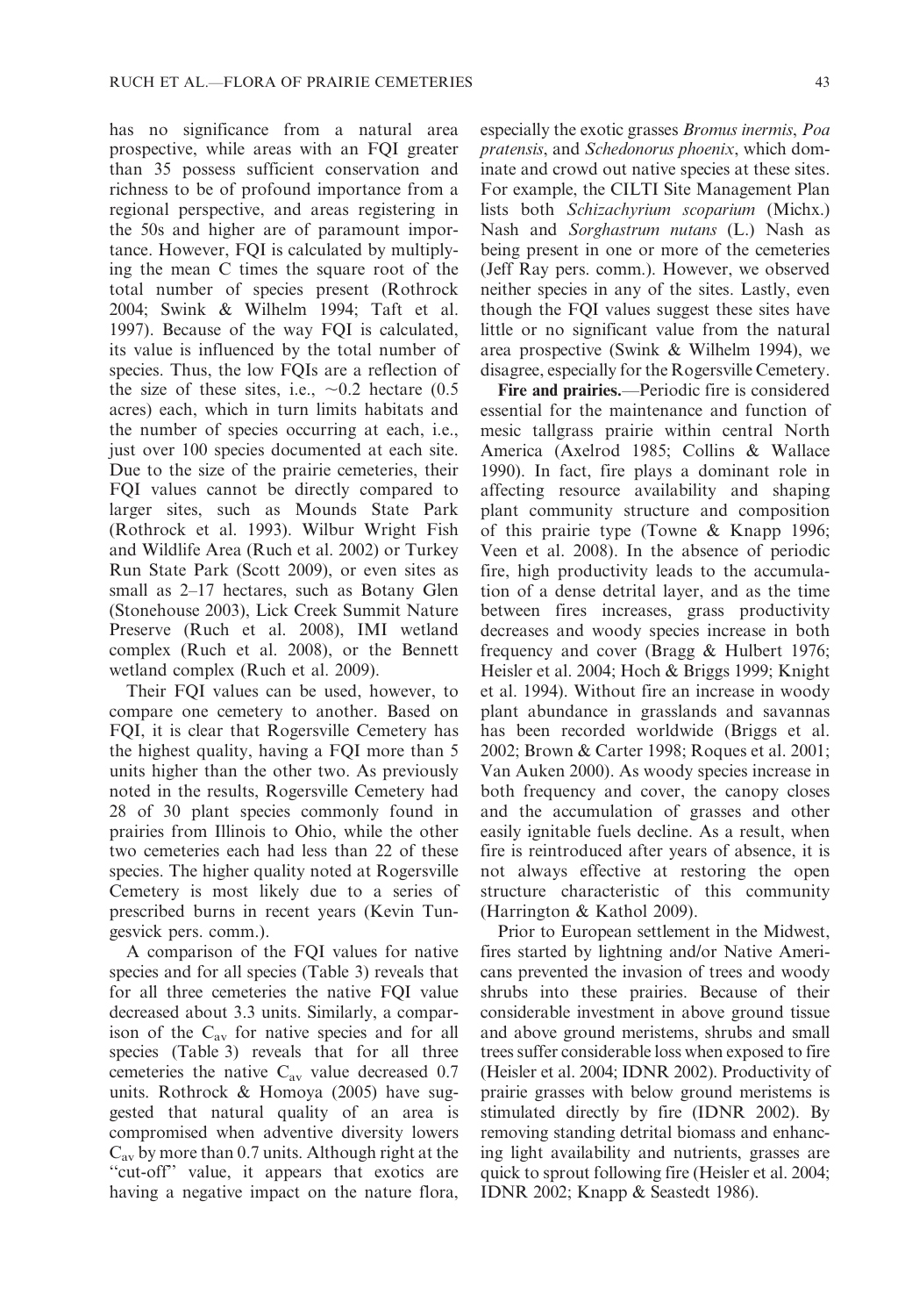According to the Central Indiana Land Trust Incorporated (CILTI) Site Management Plan, one of their long-term objectives for the prairie cemeteries is to ''optimize the success of tall grasses and forbs by mowing, cutting of woody plants, and prescribed burning, while respecting their function as pioneer cemeteries'' (Jeff Ray pers. comm.). The management plan stipulates the sites be mowed in the fall, prescribed burns and woody plant control in the spring, and mowing the cemeteries for access in May. Rogersville Cemetery was last burned in spring 2007. However, Bechtelheimer and Current cemeteries have not been burned recently, perhaps for ten or more years (Jeff Ray pers. comm.). Jeff Ray does remove the shrubby vegetation from Current each spring, but it returns. Based on the enhancement of prairie species as a result of burning, we recommend that CILTI arrange prescribed burns for all three cemeteries. The frequency of prescribed burns depends on the final prairie community desired. Annual burning in late spring favors warmseason perennial grasses but reduces species diversity and structural heterogeneity (Abrams & Hulbert 1987; Collins 1992; Gibson 1988).

Following a fire, the diversity and abundance of forb species increases through the first six years, then declines (Gibson & Hulbert 1987). Thus, a continuous cycle of prescribed burns, perhaps every five to six years, is necessary to maintain the prairie community at these cemeteries.

## ACKNOWLEDGMENTS

The authors wish to thank the Department of Biology at Ball State University for providing partial financial support of this project. We also wish to express our appreciation to the Stoney Creek Township of Henry County and the Central Indiana Land Trust, Inc., especially Maria Steiner, Community Relations Director, and Cliff Chapman, Conservation Director, for allowing and supporting this project. We also express our appreciation to Jeff Ray, Site Steward, CILTI, for providing information about the cemeteries and their management. We also thank Cliff Chapman and Jeff Ray for their critical evaluation of the manuscript. Lastly, we express our sincere gratitude to Ball State University students Brittney Daugherty and William Clayton for their invaluable assistance in the herbarium.

## APPENDIX

## CATALOG OF VASCULAR FLORA IN THE PRAIRIE CEMETERIES, HENRY COUNTY

## (arranged alphabetically by family within divisions)

Listed are voucher specimens for all species observed at the three prairie cemeteries in Henry County, Indiana. Nomenclature follows the USDA Plants Database (USDA 2008). Each species report contains the following information: (1) current scientific name based on the USDA Plants Database; (2) current taxonomic synonyms, if appropriate; (3) common name(s), based primarily on Gleason & Cronquist (1991), Swink & Wilhelm (1994), and Yatskievych (2000); (4) the coefficient of conservatism (C-value) for Indiana (Rothrock 2004); (5) the Ball State University Herbarium (BSUH) number(s); [numbers, listed by the cemetery [alphabetically] were collections were made, are separated by semicolons]; and (6) an occasional note about the species.

The symbols in parentheses immediately preceding each species refer to the following:  $* =$  naturalized, non-native (exotic) species,  $# =$  Henry County record and  $z =$  not found in current study but reported earlier at the site and photographed. Species were deemed unreported for Henry County (and hence considered a county record) if they did not appear in the computer database of Keller et al. (1984) or reported from Wilbur Wright Fish and Wildlife Area (Ruch et al. 2002), the IMI wetland complex (Ruch et al. 2008b), or the Bennett wetland complex (Ruch et al. 2009). (The database of Keller et al. (1984) contains the same list of plants for Henry County as that from the Indiana Natural Heritage Data Center, IDNR). No plants documented in this study are on the Divisions of Nature Preserves, Indiana Department of Natural Resources ''Endangered, Threatened, Rare and Extirpated Plants of Indiana'' list (Division of Nature Preserves 2007). There are nine Henry County records.

### DIVISION CONIFEROPHYTA

Gymnosperms or Conifers

Cupressaceae (Cypress Family)

Juniperus virginiana L.; Eastern Red Cedar; C = 2; BSUH 16335.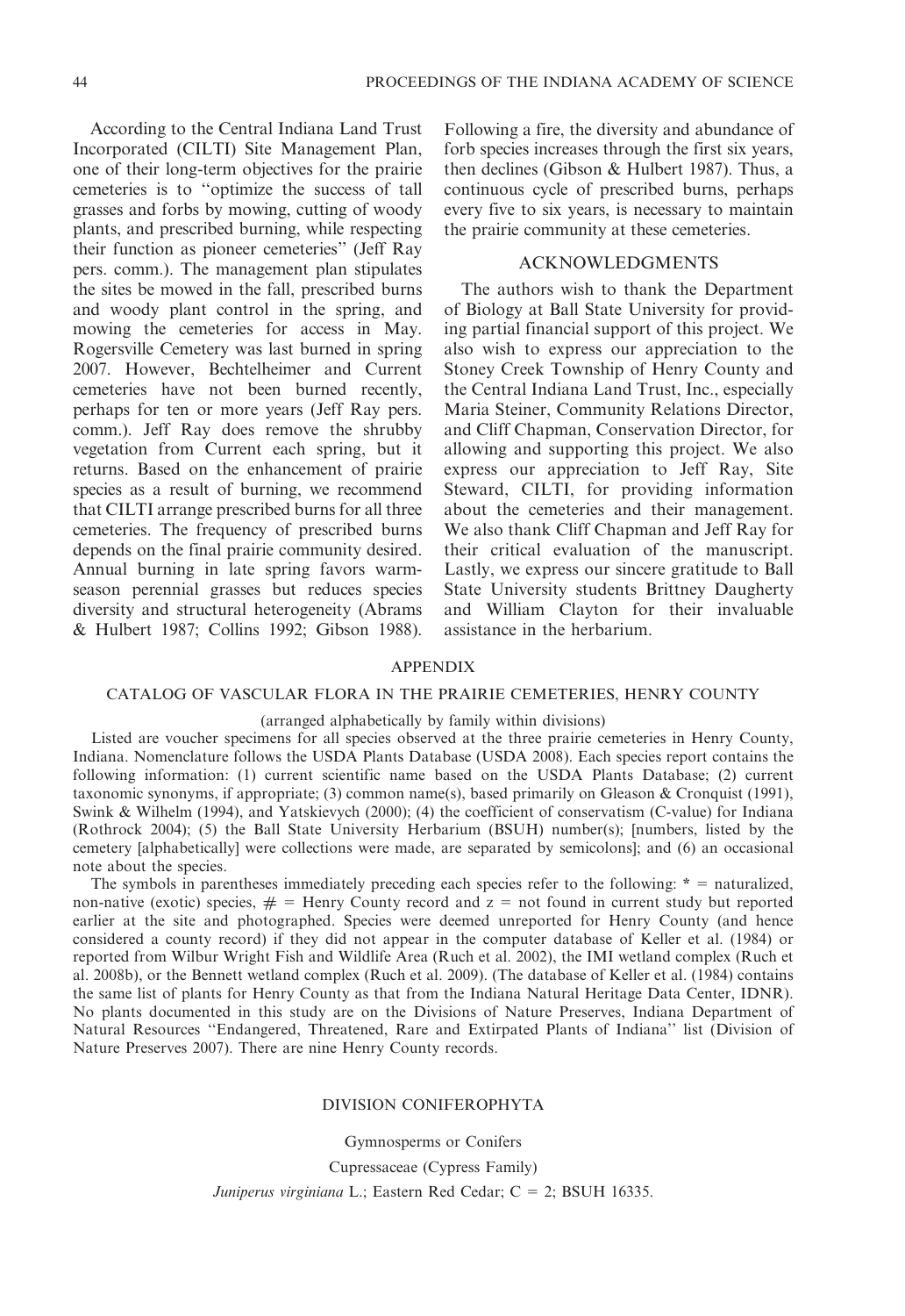## DIVISION MAGNOLIOPHYTA

#### Angiosperms

## Aceraceae (Maple Family)

Acer saccharum Marshall; Sugar Maple;  $C = 4$ ; BSUH 16325, 16353.

Agavaceae (Agave Family)

(\*) Yucca filamentosa L.; Spanish Bayonet, Adam's Needle;  $C = 0$ ; BSUH 16408.

Anacardiaceae (Cashew Family)

Rhus glabra L.; Smooth Sumac;  $C = 1$ ; BSUH 16642; 16397.

Toxicodendron radicans (L.) Kuntze subsp. negundo (Greene) Gillis; Common or Eastern Poison Ivy; C = 1; BSUH 16524; 16631; 16409.

#### Apiaceae (Carrot Family)

(\*) Conium maculatum L.; Poison Hemlock;  $C = 0$ ; BSUH 16529.

Cryptotaenia canadensis (L.) DC.; Canadian Honewort;  $C = 3$ ; BSUH 16523; 16625.

(\*) Daucus carota L.; Wild Carrot, Queen Anne's-Lace; C = 0; BSUH 16551; 16571.

Osmorhiza longistylis (Torr.) DC.; Long-styled Sweet Cicely, Aniseroot;  $C = 3$ ; BSUH 16512; 16601.

(\*) Pastinaca sativa L.; Wild Parsnip;  $C = 0$ ; BSUH 16540.

Sanicula canadensis L. var. canadensis; Canada Black Snakeroot, Canada Sanicle;  $C = 2$ ; BSUH 16527.

Sanicula odorata (Raf.) K.M. Pryer & L.R. Phillippe; SYN: Sanicula gregaria Bickn.; Cluster Sanicle, Clustered Black Snakeroot;  $C = 2$ ; BSUH 16475; 16603; 16356.

Thaspium trifoliatum (L.) A. Gray var. aureum Britton; Smooth or Yellow Meadow Parsnip;  $C = 5$ ; BSUH 16355.

### Apocynaceae (Dogbane Family)

Apocynum cannabinum L.; Dogbane, American Indian Hemp;  $C = 2$ ; BSUH 16450.

(\*) Vinca minor L.; Myrtle, Common Periwinkle; C  $= 0$ ; BSUH 16588; 16354.

## Araceae (Arum Family)

Arisaema dracontium (L.) Schott; Green Dragon, Dragon Root;  $C = 5$ ; BSUH 16453.

#### Aristolochiaceae (Birthwort Family)

Aristolochia serpentaria L.; Virginia Snakeroot; C  $= 8$ ; BSUH 16614.

### Asclepiadaceae (Milkweed Family)

Asclepias syriaca L.; Common Milkweed;  $C = 1$ ; BSUH 16469.

## Asteraceae (Aster Family)

Achillea millefolium L.; Common Yarrow, Common Milfoil;  $C = 0$ ; BSUH 16612; 16407.

Ageratina altissima (L.) R.M. King & H. Rob.; SYN: Eupatorium rugosum Houtt.; White Snakeroot;  $C = 2$ ; BSUH 16582, 16583.

Ambrosia artemisiifolia L. var. elatior Descourt.; Common or Annual Ragweed;  $C = 0$ ; BSUH 16467; 16575; 16380.

Ambrosia trifida L.; Giant Ragweed;  $C = 0$ ; BSUH 16451; 16580; 16412.

Antennaria plantaginifolia (L.) Hook.; Common or Plantain Pussytoes, Woman's Tobacco;  $C = 3$ ; BSUH 16338.

(\*) Arctium minus Bernh.; Common or Lesser Burdock;  $C = 0$ ; BSUH 16620.

Arnoglossum atriplicifolium (L.) H. Rob.; SYN: *Cacalia atriplicifolia* L.; Pale Indian Plantain;  $C = 6$ ; BSUH 16386.

(\*) Cichorium intybus L.; Chicory;  $C = 0$ ; BSUH 16541.

Cirsium discolor (Muhl.) Spreng.; Field or Pasture Thistle;  $C = 3$ ; BSUH 16442; 16578; 16390.

Erigeron annuus (L.) Pers.; Annual Fleabane, Eastern Daisy Fleabane;  $C = 0$ ; BSUH 16528; 16622; 16364.

Eupatorium purpureum L. var. purpureum; SYN: Eupatoriadelphus purpureus (L.) King & H. Rob.; Green-Stemmed, Purple-Node, or Sweet-Scented Joe Pye Weed;  $C = 5$ ; BSUH 16385, 16389.

Helianthus grosseserratus M. Martens; Saw-Toothed Sunflower;  $C = 3$ ; BSUH 16449.

Helianthus hirsutus Raf.; Oblong, Hispid, or Hairy Sunflower; C = 5; BSUH 16445, 16446; 16576, 16619; 16352, 16351.

Lactuca canadensis L. var. canadensis; Tall or Canada Wild Lettuce;  $C = 2$ ; BSUH 16535; 16572; 16401.

Packera glabella (Poir.) C. Jeffrey; SYN: Senecio glabellus Poir.; Butterweed, Yellowtop;  $C = 0$ ; BSUH 16539.

Packera obovata (Muhl.) W.A. Weber & A. Löve; SYN: Senecio obovatus Muhl.; Round-Leaved Ragwort, Running Groundsel;  $C = 7$ ; BSUH 16334.

Rudbeckia hirta L. var. pulcherrima Farw.; Blackeyed Susan; C = 2; BSUH 16621; 16358.

Silphium integrifolium Michx. var. integrifolium; Prairie Rosinweed, Entire-Leaved Rosinweed; C= 7; BSUH 16347, 16348.

Solidago canadensis L. var. canadensis; Common, Tall or Canada Goldenrod;  $C = 0$ ; BSUH 16440, 16447; 16569; 16373.

Solidago juncea Aiton; Early Goldenrod;  $C = 3$ ; BSUH 16383.

Symphyotrichum cordifolium (L.) G.L. Nesom; SYN: Aster sagittifolius Wedemeyer ex Willd.; Aster cordifolius L. var. sagittifolius (Wedemeyer ex Willd.) A.G. Jones; Arrow-Leaved Aster, Common Blue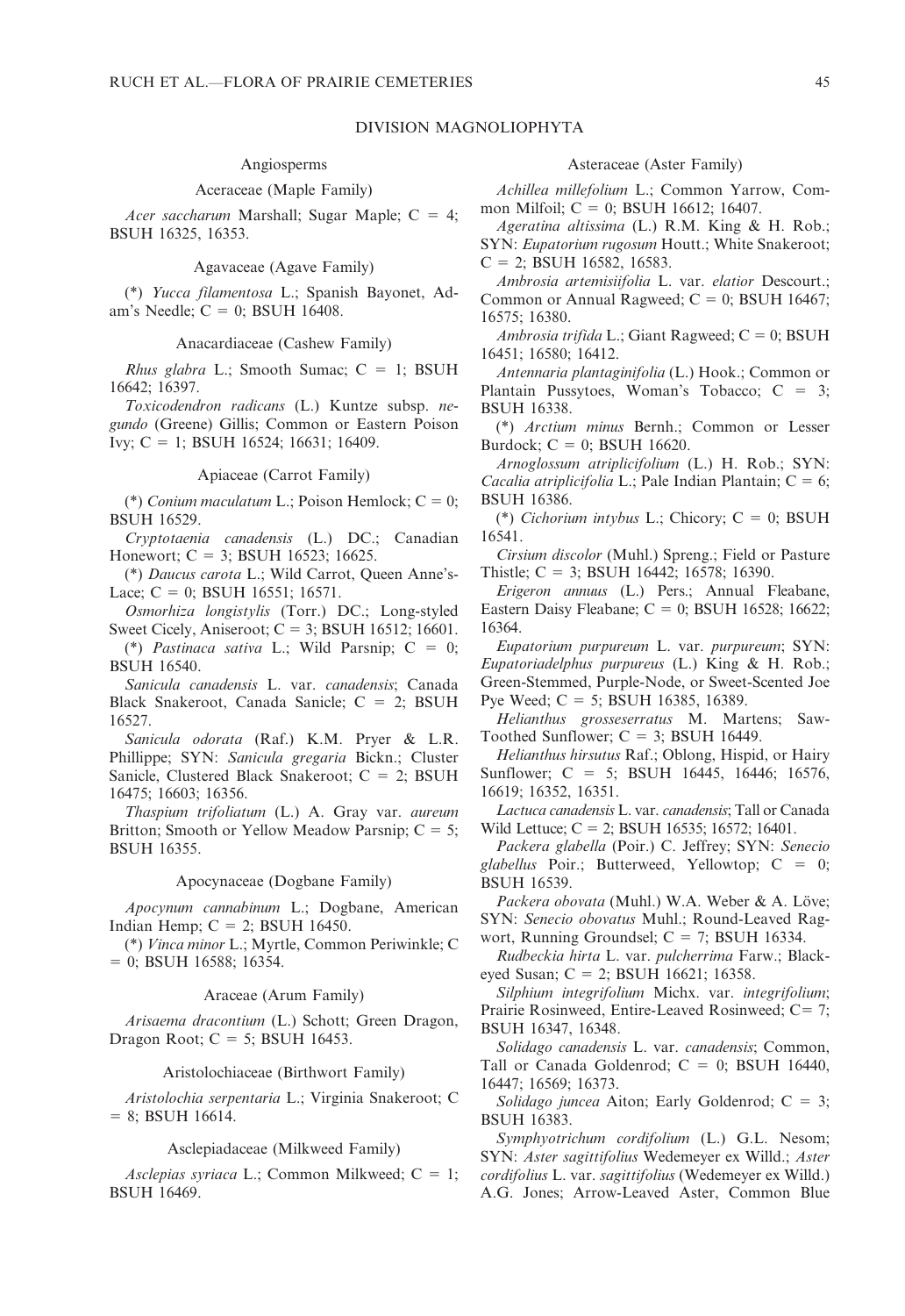Wood Aster, Common Blue Heart-Leaved Aster; C  $=$  5; BSUH 16446; 16579; 16381.

(#) Symphyotrichum laeve (L.) A Löve and D. Löve var. leave; SYN: Aster laevis L. var. laevis; Smooth Blue Aster;  $C = 10$ ; BSUH 16378.

Symphyotrichum lanceolatum (Willd.) G.L. Nesom subsp. lanceolatum var. lanceolatum; SYN: Aster lanceolatus Willd. var. simplex (Willd.) A.G. Jones, Aster simplex Willd.; White Panicle Aster, Eastern Lined Aster;  $C = 3$ ; BSUH 16455; 16375.

Symphyotrichum novae-angliae (L.) G.L. Nesom; SYN: Aster novae-angliae L.; New England Aster; C  $=$  3; BSUH 16441, 16444; 16376.

Symphyotrichum pilosum (Willd.) G.L. Nesom var. pilosum; SYN: Aster pilosus Willd. var. pilosus; Awl Aster, Hairy White Old-Field Aster, Heath Aster; C  $= 0$ ; BSHU 16443; 16616; 16377.

(\*) Taraxacum officinale Weber subsp. officinale; Common Dandelion;  $C = 0$ ; BSUH 16463; 16585; 16337.

(\*) Tragopogon lamottei Rouy; SYN: Tragopogon pratensis L.; Common Goat's Beard, Jack-Go-To-Bed-At-Noon;  $C = 0$ ; BSUH 16473; 16598, 16608.

Vernonia gigantea (Walt.) Trel.; Tall Ironweed; C  $= 2$ ; BSUH 16452, 16454; 16577; 16391.

Berberidaceae (Barberry Family)

Podophyllum peltatum L.; Mayapple;  $C = 3$ ; BSUH 16593.

Bignoniaceae (Trumpet Creeper Family)

Campsis radicans (L.) Seem. ex Bureau; SYN: Bignonia radicans L.; Trumpet Creeper;  $C = 1$ ; BSUH 16384.

Catalpa speciosa (Warder) Warder ex Engelm.; Northern Catalpa;  $C = 0$ ; BSUH 16570.

Boraginaceae (Borage Family)

Hackelia virginiana (L.) I.M. Johnst.; Stickseed, Beggar's Lice;  $C = 0$ ; BSUH 16574; 16402.

## Brassicaceae (Mustard Family)

(\*) Alliaria petiolata (Bieb.) Cavara & Grande; Garlic Mustard;  $C = 0$ ; BSUH 16459; 16595.

(\*) Barbarea vulgaris W.T. Aiton; Yellow Rocket;  $C = 0$ ; BSUH 16594.

## Campanulaceae (Bellflower Family)

Campanulastrum americanum (L.) Small; SYN: Campanula americana L.; Tall or American Bellflower; C = 4; BSUH 16651.

Lobelia spicata Lam. var. leptostachys (A. DC.) Mack. & Bush; Spiked or Pale-Spiked Lobelia;  $C =$ 7; BSUH 16395.

### Caprifoliaceae (Honeysuckle Family)

(\*) Lonicera japonica Thunb.; Japanese Honeysuckle;  $C = 0$ ; BSUH 16627.

(\*) Lonicera maackii (Rupr.) Herder; Amur Honeysuckle;  $C = 0$ ; BSUH 16482; 16329.

(\*) Lonicera morrowii A. Gray; Morrow's Honeysuckle;  $C = 0$ ; BSUH 16544; 16600.

Sambucus nigra L. subsp. canadensis (L.) R. Bolli; SYN: Sambucus canadensis L.; Common Elder or Elderberry;  $C = 2$ ; BSUH 16545.

Triosteum perfoliatum L.; Perfoliate Horse Gentian, Feverwort;  $C = 5$ ; BSUH 16481.

Viburnum prunifolium L.; Black Haw;  $C = 4$ ; BSUH 16349.

## Caryophyllaceae (Pink Family)

(\*) Cerastium fontanum Baumg. subsp. vulgare (Hartm.) Greuter & Burdet; SYN: Cerastium vulgatum L.; Common Mouse-Ear Chickweed, Big Chickweed;  $C = 0$ ; BSUH 16617.

(\*) Dianthus armeria L.; Deptford Pink;  $C = 0$ ; BSUH 16630.

#### Celastraceae (Staff-tree Family)

Celastrus scandens L.; American or Climbing Bittersweet; C = 2; BSUH 16526; 16581; 16370.

Euonymus atropurpurea Jacq.; Eastern Wahoo; C  $=$  5; BSUH 16517; 16392.

## Clusiaceae (Mangosteen Family)

Hypericum punctatum Lam.; Spotted St. John's-Wort;  $C = 3$ ; BSUH 16533.

#### Commelinaceae (Spiderwort Family)

Tradescantia virginiana L.; Virginia Spiderwort; C  $= 7$ ; BSUH 16606; 16330.

Convolvulaceae (Morning-glory Family)

Calystegia sepium (L.) R. Br.; American or Hedge Bindweed;  $C = 1$ ; BSUH 16399.

(#) Calystegia spithamaea (L.) Pursh subsp. spithamaea; SYN: Convolvulus spithamaeus L.; Low Bindweed, Upright Bindweed;  $C = 8$ ; BSUH 16365.

## Cornaceae (Dogwood Family)

Cornus drummondii C.A. Mey.; Rough-leaved Dogwood; C = 2; BSUH 16546; 16639; 16404.

## Crassulaceae (Stonecrop Family)

 $(*, #)$  Hylotelephium telephium (L.) Ohba subsp. telephium; SYN: Sedum telephium L., Sedum purpureum (L.) Schult., Sedum telephium L. subsp. purpureum (L.) Schinz. & Keller; Witch's Moneybags, Live-Forever;  $C = 0$ ; BSUH 16388. [Originally planted, naturalized and spreading.]

## Cyperaceae (Sedge)

Carex aggregata Mack.; Smooth Clustered Sedge;  $C = 2$ ; BSUH 16891.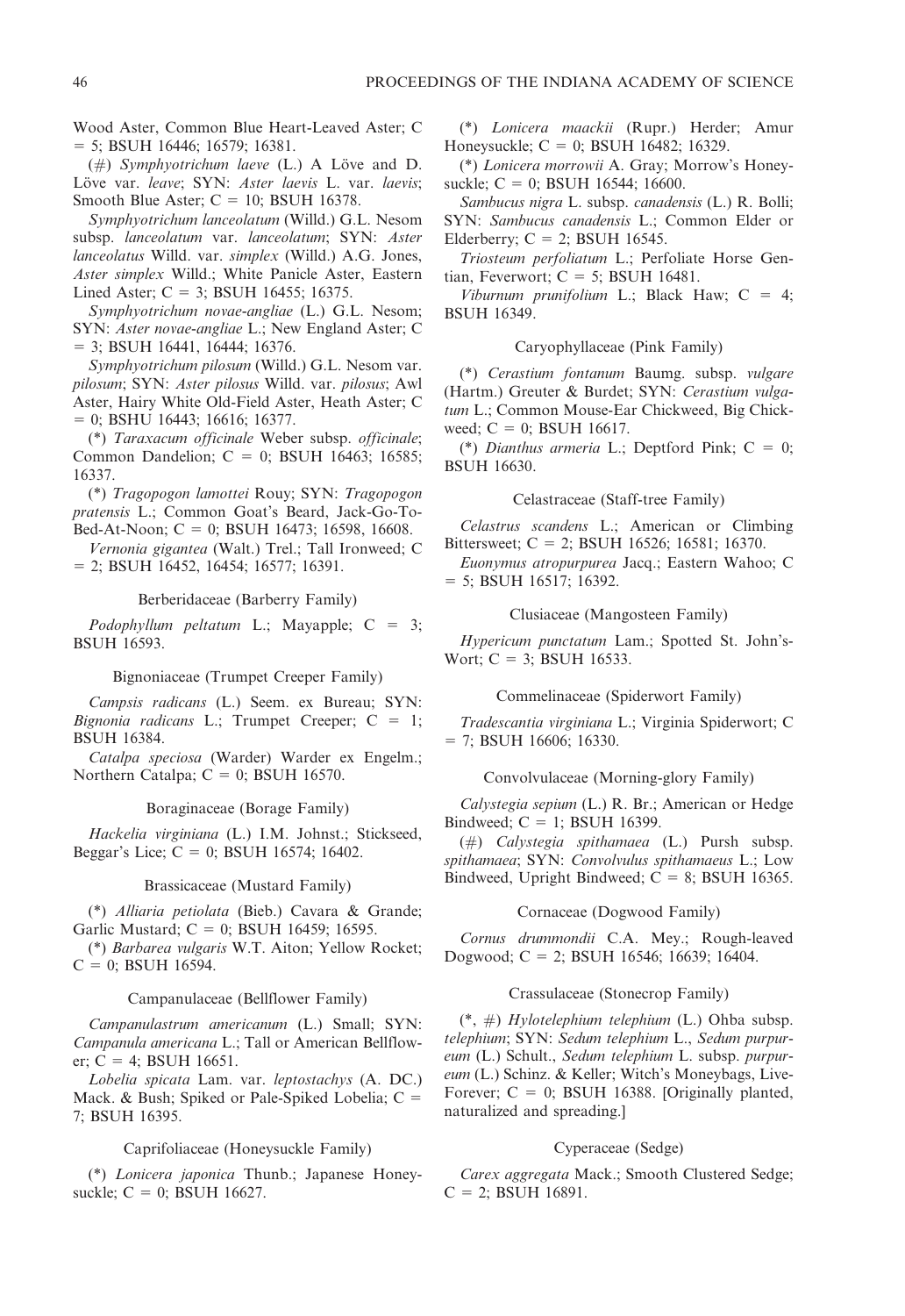Carex amphibola Steud.; False Gray Sedge; Common;  $C = 8$ ; BSUH 16898.

Carex blanda Dewey; Common Wood Sedge;  $C =$ 1; BSUH 16897; 16899.

Carex cephalophora Muhl. ex Willd.; Short-headed Bracted Sedge; C = 3; BSUH 16892; 16900; 16903.

Carex conjuncta Boott; Green-Headed Fox Sedge, Soft Fox Sedge;  $C = 6$ ; BSUH 16893.

Carex davisii Schwein. & Torr.; Awned Graceful Sedge, Davis' Sedge;  $C = 3$ ; BSUH 16896; 16555, 16553.

Carex granularis Muhl.; Pale Sedge, Limestone Meadow Sedge;  $C = 2$ ; BSUH 16309.

Carex grisea Wahlenb.; Wood Gray Sedge, Inflated Narrow-Leaf Sedge;  $C = 3$ ; BSUH 16895.

Carex hirtifolia Mack.; Hairy Wood Sedge;  $C = 5$ ; BSUH 16418, 16419; 16556.

(#) Carex meadii Dewey; Mead's Stiff Sedge;  $C =$ 7; BSUH 16307.

Carex normalis Mack.; Spreading Oval Sedge;  $C =$ 3; BSUH 16496, 16894; 16902.

Carex pellita Willd.; Broad-leaved Woolly Sedge, Woolly Sedge;  $C = 2$ ; BSUH 16421; 16308.

Carex pensylvanica Lam.; Common Oak Sedge; C  $=$  5; BSUH 16901; 16904.

Carex radiata (Wahlenb.) Small; Straight-Styled Wood Sedge, Eastern Star Sedge;  $C = 4$ ; BSUH 16420; 16554, 16557.

## Dipsacaceae (Teasel Family)

(\*) Dipsacus fullonum L. subsp. sylvestris (Huds.) Clapham; SYN: Dipsacus sylvestris Huds.; Common or Fuller's Teasel;  $C = 0$ ; BSUH 16534.

## Elaeagnaceae (Oleaster Family)

(\*) Elaeagnus umbellata Thunb.; Autumn Olive; C  $= 0$ ; BSUH 16328.

Euphorbiaceae (Spurge Family)

Euphorbia corollata L. var. corollata; Flowering Spurge; C = 4; BSUH 16547; 16652; 16405.

#### Fabaceae (Pea or Bean Family)

Desmodium canescens (L.) DC.; Hoary Tick-Trefoil; C = 3; BSUH 16448, 16472; 16573, 16618; 16346.

Gleditsia triacanthos L.; Honey Locust;  $C = 1$ ; BSUH 16509, 16552; 16584.

(\*) Medicago lupulina L.; Black Medic;  $C = 0$ ; BSUH 16506; 16604; 16321.

(\*) Melilotus officinalis (L.) Lam.; SYN: Melilotus alba Medik.; White Sweet Clover;  $C = 0$ ; BSUH 16542; 16634; 16411.

(\*) Melilotus officinalis (L.) Lam.; Yellow Sweet Clover; C = 0; BSUH 16520; 16359.

(\*) Trifolium pratense L.; Red Clover;  $C = 0$ ; BSUH 16521; 16656; 16360.

#### Fagaceae (Beech Family)

Ouercus alba L.; White Oak;  $C = 5$ ; BSUH 16362. Quercus imbricaria Michx.; Single Oak;  $C = 3$ ; BSUH 16457; 16322.

Quercus rubra L.; Northern Red Oak;  $C = 4$ ; BSUH 16363.

#### Gentianaceae (Gentian Family)

(z) Sabatia angularis (L.) Pursh; Rose-Pink, Common Marsh-Pink;  $C = 3$ ; BSUH 16906.

Geraniaceae (Geranium Family)

Geranium maculatum L.; Wild Geranium;  $C = 4$ ; BSUH 16483; 16607; 16327.

#### Hippocastanaceae (Horse-chestnut Family)

Aesculus glabra Willd.; Ohio Buckeye;  $C = 5$ ; BSUH 16596.

## Iridaceae (Iris Family)

(\*) Iris germanica L.; German Iris;  $C = 0$ ; BSUH 16323.

(#) Sisyrinchium albidum Raf.; Common Blue-Eyed Grass, White Blue-Eyed Grass;  $C = 4$ ; BSUH16332.

Sisyrinchium angustifolium P. Mill.; Stout Blueeyed Grass;  $C = 3$ ; BSUH 16511; 16643.

#### Juglandaceae (Walnut Family)

Carya cordiformis (Wangenh.) K. Koch; Bitternut Hickory;  $C = 5$ ; BSUH 16610.

Carya ovata (Mill.) K. Koch; Shagbark Hickory; C  $= 4$ ; BSUH 16637, 16638; 16394.

Carya alba (L.) Nutt.; SYN: Carya tomentosa (Lam.) Nutt.; Mockernut Hickory;  $C = 6$ ; BSUH 16374, 16406.

Juglans nigra L.; Black Walnut;  $C = 2$ ; BSUH 16474; 16628; 16410.

## Juncaceae (Rush Family)

Juncus dudleyi Wiegand; Dudley's Rush;  $C = 2$ ; BSUH 16331.

Juncus tenuis Willd.; Path Rush, Poverty Rush; C  $= 0$ ; BSUH 16648.

Juncus torreyi Coville; Torrey's Rush;  $C = 3$ ; BSUH 16393.

## Lamiaceae (Mint Family)

(\*) Glechoma hederacea L.; Ground Ivy, Gill-Over-The-Ground, Creeping Charlie;  $C = 0$ ; BSUH 16480.

(\*) Lamium purpureum L. var. purpureum; Purple Dead Nettle;  $C = 0$ ; BSUH 16462; 16592.

(\*) Leonurus cardiaca L. subsp. cardiaca; Common Motherwort;  $C = 0$ ; BSUH 16522.

Monarda fistulosa L.; Wild Bergamot;  $C = 3$ ; BSUH 16531; 16653; 16403.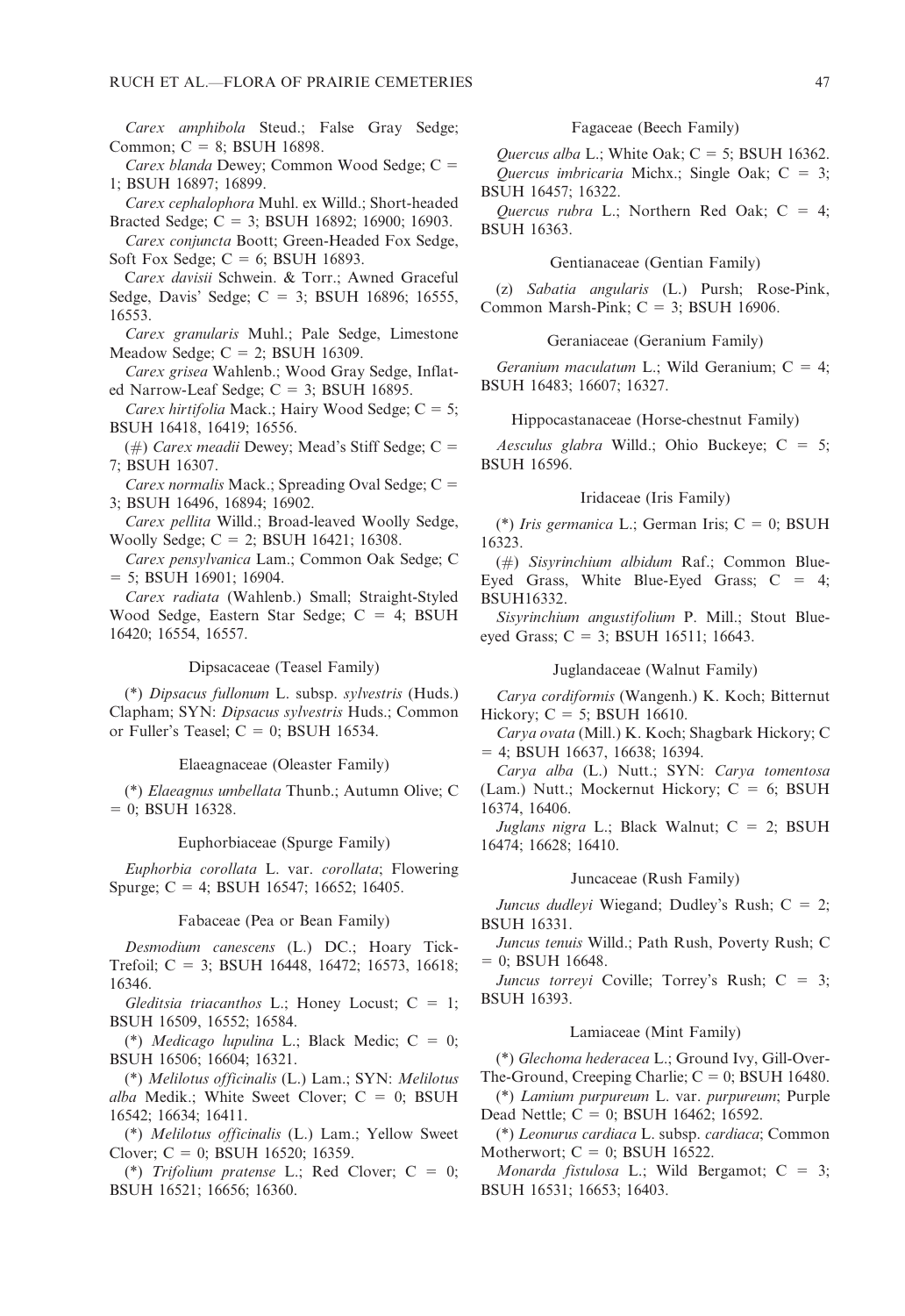(\*) Prunella vulgaris L. subsp. vulgaris; Common Self Heal, Heal-All, Lawn Prunella (exotic);  $C = 0$ ; BSUH 16357.

Teucrium canadense L.; SYN: Teucrium canadense L. var. virginicum (L.) Eat.; American Germander; C  $=$  3; BSUH 16438.

## Lauraceae (Laurel Family)

Sassafras albidum (Nutt.) Nees, Sassafras;  $C = 1$ ; BSUH 16599.

## Liliaceae (Lily Family)

(\*) Convallaria majalis L.; European Lily-of-the-Valley;  $C = 0$ ; BSUH 16340.

(\*) Hemerocallis fulva (L.) L.; Orange Day-Lily; C  $= 0$ ; BSUH 16396.

Maianthemum racemosum (L.) Link; SYN: Smilacina racemosa (L.) Desf.; Feathery False Solomon's Seal, Feathery Solomon's Plume;  $C = 4$ ; BSUH 16379.

(\*) Muscari botryoides (L.) Mill.; Common Grape Hyacinth;  $C = 0$ ; BSUH 16333.

(\*) Ornithogalum umbellatum L.; Common Star-of-Bethlehem;  $C = 0$ ; BSUH 16503.

Polygonatum biflorum (Walt.) Elliot var. commutatum (Schult. & Schult. f.) Morong; Smooth Solomon's Seal;  $C = 4$ ; BSUH 16510.

#### Menispermaceae (Moonseed Family)

Menispermum canadense L.; Common Moonseed;  $C = 3$ ; BSUH 16513; 16417.

Moraceae (Mulberry Family)

(\*) Maclura pomifera (Raf.) C.K. Schneid.; Osage-Orange, Hedge Apple;  $C = 0$ ; BSUH 16515.

(\*) Morus alba L.; White Mulberry;  $C = 0$ ; BSUH 16476; 16597.

### Oleaceae (Olive Family)

*Fraxinus americana* L.; White Ash;  $C = 4$ ; BSUH 16368.

Fraxinus pennsylvanica Marshall var. subintegerrima (Vahl) Fernald.; SYN: Fraxinus pennsylvanica Marshall var. lanceolata (Borkh.) Sarg.; Green Ash;  $C = 1$ ; BSUH 16632; 16416.

## Onagraceae (Evening Primrose Family)

Circaea lutetiana L. subsp. canadensis (L.) Asch. & Magnus; Broadleaf Enchanter's Nightshade;  $C = 2$ ; BSUH 16548.

## Oxalidaceae (Wood Sorrel Family)

Oxalis stricta L.; Lady's Wood Sorrel, Common Yellow Oxalis;  $C = 0$ ; BSUH 16470; 16640; 16387.

## Phytolaccaceae (Pokeweed Family)

Phytolacca americana L.; American Pokeweed or Pokeberry;  $C = 0$ ; BSUH 16549.

## Poaceae (Grass Family)

(\*) Agrostis gigantea Roth; Redtop;  $C = 0$ ; BSUH 16648; 16317.

Andropogon gerardii Vitman; Big Bluestem;  $C = 5$ ; BSUH 16429; 16562; 16319.

(\*) Bromus arvensis L.; SYN: Bromus japonicus Thunb.; Japanese Chess, Field Brome;  $C = 0$ ; BSUH 16729.

(\*) Bromus inermis Leyss.; Smooth or Hungarian Brome; C = 0; BSUH 16432; 16566; 16315.

(\*) Dactylis glomerata L.; Orchard Grass;  $C = 0$ ; BSUH 16430; 16563; 16316.

Dichanthelium acuminatum (Sw.) Gould & C.A. Clark var. fasciculatum (Torr.) Freckmann; SYN: Panicum implicatum Britton, Panicum lanuginosum Elliot var. implicatum (Scribn.) Fernald; Woolly, Western, or Old-Field Panic Grass;  $C = 2$ ; BSUH 16567; 16313.

Elymus hystrix L.: Eastern Bottlebrush Grass;  $C =$ 5; BSUH 16318.

(\*) Elymus repens (L.) Gould; SYN: Elytrigia repens (L.) Nevski; Quack Grass;  $C = 0$ ; BSUH 16433, 16434; 16568.

Elymus riparius Wieg.; Streambank Wild Rye;  $C =$ 5; BSUH 16436, 16437; 16320.

Elymus villosus Muhl. ex Willd.; Downy or Hairy Wild Rye;  $C = 4$ ; BSUH 16558.

Elymus virginicus L.; Virginia Wild Rye;  $C = 3$ ; BSUH 16427; 16559.

Festuca subverticillata (Pers.) E. Alexeev; SYN: Festuca obtusa Biehler; Nodding Fescue;  $C = 4$ ; BSUH 16423.

Muhlenbergia schreberi J.F. Gmel.; Nimblewill; C  $= 0$ ; BSUH 16428.

(\*) Phleum pratense L.; Timothy;  $C = 0$ ; BSUH 16435; 16565; 16314.

(\*) Poa compressa L.; Canada Bluegrass;  $C = 0$ ; BSUH 16431; 16564; 16310.

(\*) Poa pratensis L.; Kentucky Bluegrass;  $C = 0$ ; BSUH 16426; 16561; 16312.

(\*) Poa trivialis L.; Rough Blue Grass;  $C = 0$ ; BSUH 16425.

(\*) Schedonorus phoenix (Scop.) Holub; SYN: Festuca arundinacea Schreb., Festuca elatior L. var. arundinacea (Schreb.) Wimm., Lolium arundinaceum (Schreb.) Darbysh.; Tall Fescue;  $C = 0$ ; BSUH 16424; 16560; 16311.

Sphenopholis intermedia (Rydb.) Rydb.; SYN: Sphenopholis obtusata (Michx.) Scribn. var. major (Torr.) K.S. Erdman; Slender Wedge Grass, Slender Wedge-Scale;  $C = 3$ ; BSUH 16422.

## Polemoniaceae (Phlox Family)

 $(*, #)$  Phlox subulata L. subsp. subulata; Moss Phlox;  $C = 0$ ; BSUH 16336. [Planted, naturalized and spreading.]

Polemonium reptans L.; Spreading Jacob's Ladder, Greek Valerian;  $C = 5$ ; BSUH 16465.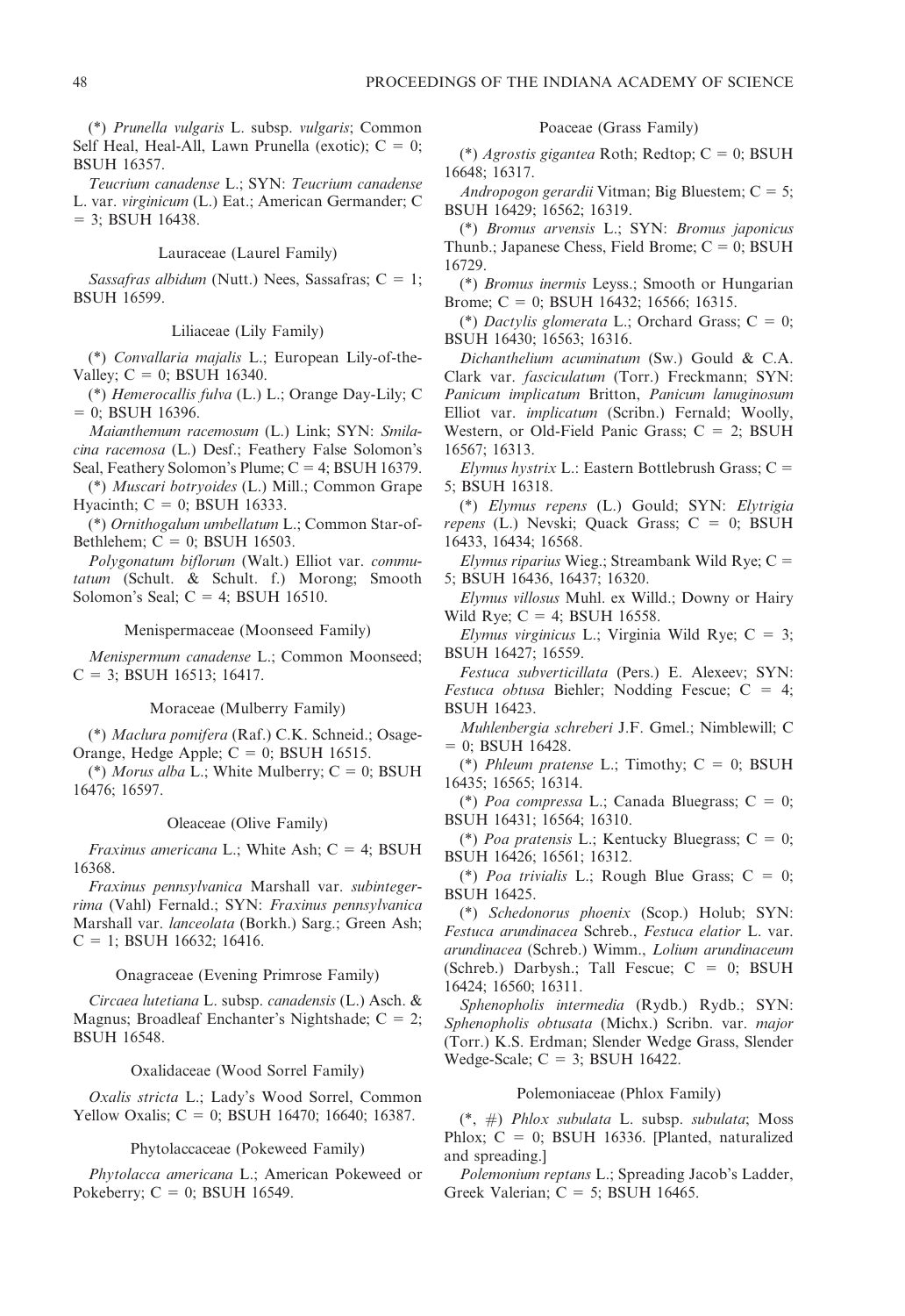## Polygonaceae (Smartweed Family)

Polygonum scandens L.; SYN: Fallopia scandens (L.) Holub; Climbing False Buckwheat;  $C = 0$ ; BSUH 16456.

#### Portulacaceae (Purslane Family)

Claytonia virginica L.; Virginia Spring Beauty; C  $= 2$ ; BSUH 16458; 16587; 16341.

### Primulaceae (Primrose Family)

(#) Lysimachia lanceolata Walter; Lance-Leaved Loosestrife; C = 7; BSUH 16536; 16644; 16400.

#### Ranunculaceae (Buttercup Family)

Anemone virginiana L.; Tall Anemone, Tall Thimbleweed;  $C = 4$ ; BSUH 16532; 16641; 16398.

Ranunculus abortivus L.; Small-Flowering Crowfoot; Little-Leaf Buttercup;  $C = 0$ ; BSUH 16609.

## Rhamnaceae (Buckthorn Family)

Ceanothus americanus L.; New Jersey Tea;  $C = 8$ ; BSUH 16657; 16414.

#### Rosaceae (Rose Family)

Crataegus mollis (Torr. & A. Gray) Scheele; Downy Hawthorn;  $C = 2$ ; BSUH 16508; 16589; 16343.

Fragaria virginiana Duchesne subsp. virginiana; Thick-leaved Wild Strawberry, Virginia Strawberry;  $C = 2$ ; BSUH 16543; 16611.

Geum canadense Jacq.; White Avens;  $C = 1$ ; BSUH 16538; 16645.

Geum vernum (Raf.) Torr. & A. Gray; Spring Avens;  $C = 1$ ; BSUH 16461; 16586.

Potentilla simplex Michx.; Old-Field Five Fingers, Old-Field Cinquefoil,  $C = 2$ ; BSUH 16369.

Prunus serotina Ehrh.; Wild Black Cherry;  $C = 1$ ; BSUH 16479; 16626; 16367.

Rosa carolina L. var. carolina; Carolina or Pasture Rose; C = 4; BSUH 16439; 16345, 16372.

(\*) Rosa multiflora Thunb.; Multiflora or Japanese Rose; C = 0; BSUH 16525; 16633.

Rosa setigera Michx.; Climbing Prairie Rose, Illinois Rose;  $C = 4$ ; BSUH 16646.

(#) Rubus flagellaris Willd.; Common or Northern Dewberry;  $C = 2$ ; BSUH 16613.

Rubus occidentalis L.; Black Raspberry;  $C = 1$ ; BSUH 16505; 16605; 16324.

#### Rubiaceae (Madder Family)

Galium aparine L.; Cleavers, Annual Bedstraw; C  $= 1$ ; BSUH 16504; 16905; 16326.

Galium concinnum Torr. & A. Gray; Shining Bedstraw;  $C = 5$ ; BSUH 16537; 16658; 16415.

Galium triflorum Michx.; Sweet-Scented or Fragrant Bedstraw;  $C = 5$ ; BSUH 16655.

## Santalaceae (Sandalwood Family)

Comandra umbellata (L.) Nutt. subsp. umbellata; SYN: Comandra richardsiana Fernald; Star or Bastard Toad Flax;  $C = 7$ ; BSUH 16591; 16342; 16350.

### Scrophulariaceae (Figwort Family)

Scrophularia marilandica L.; Eastern or Late Figwort;  $C = 5$ ; BSUH 16471.

## Smilacaceae (Catbrier Family)

Smilax lasioneura Hook.; SYN: Smilax herbacea L. var. lasioneura (Hook.) A. DC.; Common Carrion Flower, Blue Ridge Carrion Flower;  $C = 4$ ; BSUH 16514; 16623; 16366.

Smilax tamnoides L.; SYN: Smilax hispida Muhl. ex Torr., Smilax tamnoides L. var. hispida (Muhl. ex Torr.) Fernald; Bristly Greenbrier or Catbrier;  $C =$ 3; BSUH 16518; 16413.

## Ulmaceae (Elm Family)

Celtis occidentalis L.; Northern or Common Hackberry;  $C = 3$ ; BSUH 16478; 16629; 16361.

(\*) Ulmus pumila L.; Siberian or Chinese Elm;  $C =$ 0; BSUH 16519.

Ulmus rubra Muhl.; Slippery or Red Elm;;  $C = 3$ ; BSUH 16464, 16468, 16516; 16624.

## Verbenaceae (Vervain Family)

Phryma leptostachya L.; American Lopseed;  $C =$ 4; BSUH 16650.

Verbena urticifolia L.; White Vervain;  $C = 3$ ; BSUH 16654.

#### Violaceae (Violet Family)

Viola palmata L. var. palmata; Wood Violet, Early Blue Violet, Three-Lobed Violet;  $C = 5$ ; BSUH 16602.

Viola sororia Willd.; Dooryard Violet, Common Blue Violet, Doorvard Violet;  $C = 1$ ; BSUH 16460; 16590; 16339.

### Vitaceae (Grape Family)

Parthenocissus quinquefolia (L.) Planch.; Virginia Creeper, Woodbine; C = 2; BSUH 16477, 16550.

Vitis riparia Michx.; Riverbank Grape;  $C = 1$ ; BSUH 16507; 16615.

Vitis vulpina L.; Frost Grape;  $C = 3$ ; BSUH 16530; 16635, 16636; 16371.

## LITERATURE CITED

Abrams, M.D. & L.C. Hulbert. 1987. Effect of topographic position and fire on species composition in tallgrass prairie in northeast Kansas. American Midland Naturalist 117:442–445.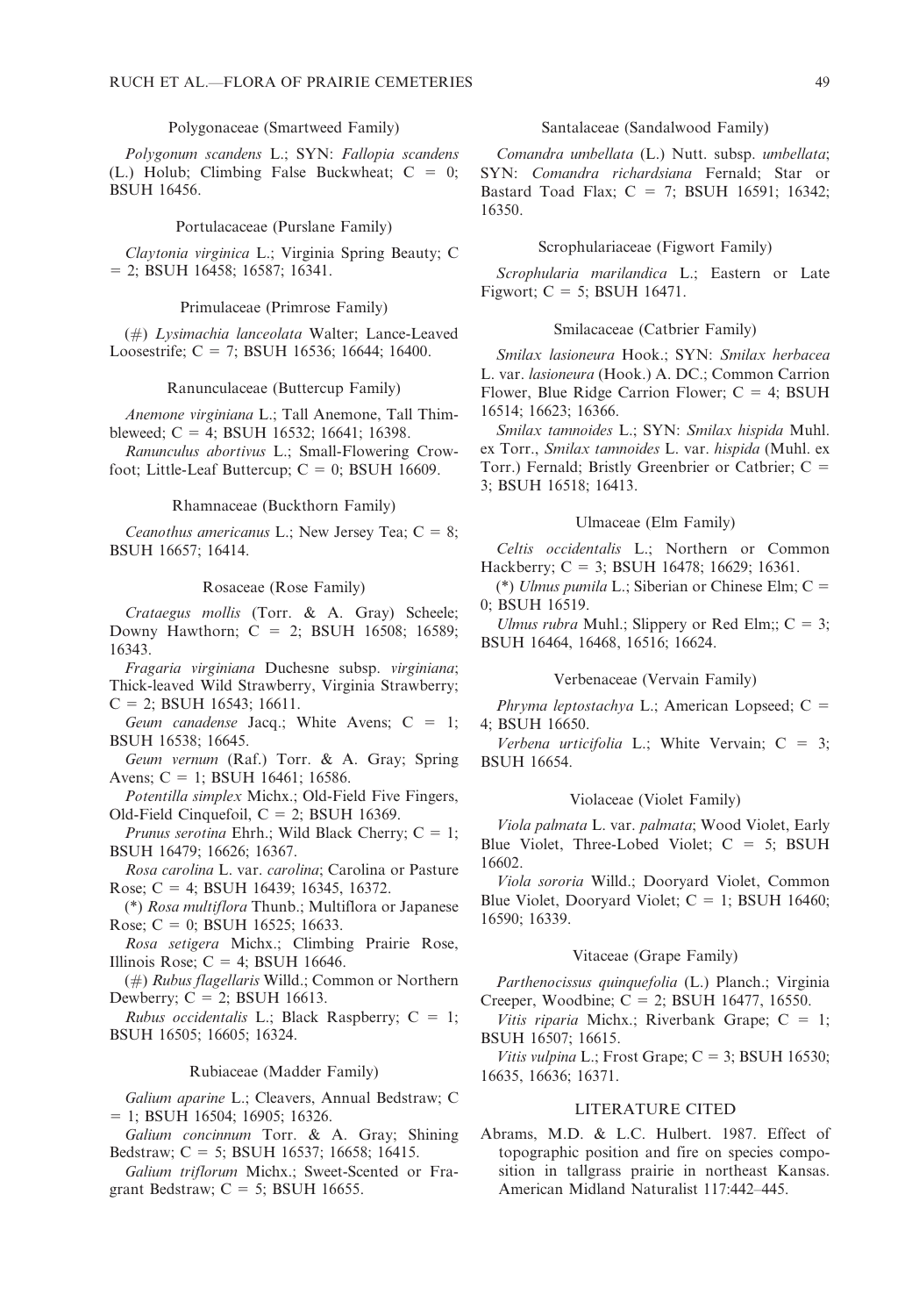- Axelrod, D.I. 1985. Rise of the grassland biome, central North America. Botanical Review 51:163–201.
- Bragg, R.B. & L.C. Hulbert. 1976. Woody plant invasions of unburned Kansas bluestem prairie. Journal of Range Management 29:19–23.
- Briggs, J.M., A.K. Knapp & B.L. Brock. 2002. Expansion of woody plants in tallgrass prairie: A 15-year study of fire and fire-grazing interactions. American Midland Naturalist 147:287–294.
- Brown, J.R. & J. Carter. 1998. Spatial and temporal patterns of exotic shrub invasion in an Australian tropical grassland. Landscape Ecology 13:93–103.
- Collins, S.L. 1992. Fire frequency and community heterogeneity in tallgrass prairie vegetation. Ecology 73:2001–2006.
- Collins, S.L. & L.L. Wallace. 1990. Fire in North American Tallgrass Prairies. University of Oklahoma Press, Norman, Oklahoma. 175 pp.
- Division of Nature Preserves, Indiana Department of Natural Resources. 2007. Endangered, Threatened, and Rare Vascular Plants of Indiana. At http://www.in.gov/dnr/naturepr/.
- Fisher, R. 1991. Heartland of a Continent: America's Plains and Prairies. National Geographic Society, Washington, D.C. 199 pp.
- Friesner Herbarium. 2008. ''Butler Prairie.'' At http://www.butler.edu/herbarium/prairie.htm.
- Gibson, D.J. 1988. Regeneration and fluctuation of tallgrass prairie vegetation in response to burning frequency. Bulletin of the Torrey Botanical Club 115:1–12.
- Gibson, D.J. & L.C. Hulbert. 1987. Effects of fire, topography and year-to-year climatic variation on species composition in tallgrass prairie. Vegetatio 72:175–185.
- Gleason, H.A. & A. Cronquist. 1991. Manual of Vascular Plants of Northeastern United States and Adjacent Canada. New York Botanical Garden, Bronx, New York. 910 pp.
- Harrington, J.A. & E. Kathol. 2009. Responses of shrub midstory and herbaceous layers to managed grazing and fire in a North American savanna (oak woodland) and prairie landscape. Restoration Ecology 17(2):234–244.
- Henry County Genealogical Services. 2009. Index to Henry County Cemetery Map by Township Section Number. At http://www.hcgs.net/cem. html.
- Heisler, J.L., J.M. Briggs, A.K. Knapp, J.M. Blair & A. Seery. 2004. Direct and indirect effects of fire on shrub density and aboveground productivity in a mesic grassland. Ecology 85(8):2245–2257.
- Hoch, G.A. & J.M. Briggs. 1999. Expansion of eastern red cedar in the northern Flint Hills, Kansas. Proceedings of the North American Prairie Conference 16:9–15.
- Homoya, M.A., D.B. Abrell, J.F. Aldrich & T.W. Post. 1985. The natural regions of Indiana.

Proceedings of the Indiana Academy of Science 94:245–268.

- IDNR (Indiana Department of Natural Resources). 2002. ''An Indiana Prairie.'' at www.state.in.us/ dnr/naturepr/prairie.html.
- INHS (Illinois Natural History Survey). 2005. The Tallgrass Prairie in Illinois. At http://www.inhs.  $u$ iuc.edu/ $\sim$ kenr/prairiefamilies.html.
- Keller, C., T. Crovello & K. Guild. 1984. Floristic database program (See C. Keller 1986. The computerization of regional floristic data. Proceedings of the Indiana Academy of Science 95:412).
- Kirt, R.R., H. Tweedie & R.L. Simonds. 1998. Prairie Plants of the Midwest: Identification and Ecology, 4<sup>th</sup> ed. Stipes Publishing, LLC, Champaign, Illinois. 137 pp.
- Knight, C.L., J.M. Briggs & M.D. Nellis. 1994. Expansion of gallery forest on Konza Prairie Research Natural Area, Kansas, USA. Landscape Ecology 9:117–125.
- Knapp, A.K. & T.R. Seastedt. 1986. Detritus accumulation limits productivity of tallgrass prairie. BioScience 36:662–668.
- Larabee, A. & J. Altman. 2001. Last Stand of the Tallgrass Prairie. Friedman/Fairfax Publishers, New York. 144 pp.
- Mack, J.J. & R.E.J. Boerner. 2004. At the tip of the prairie peninsula: Vegetation of Daughmer Savannah, Crawford County, Ohio. Castanea 69(4):309–323.
- NCSS (National Cooperative Soil Survey). 2007. Losantville Series. At http://www2.ftw.nrcs.usda. gov/osd/dat/L/LOSANTVILLE.html.
- OPA (Ohio Prairie Association). 2010. List of Ohio Prairie Plants. At http://www.ohioprairie.org/id31. htm.
- Post, T.W. 1997. Where tallgrasses waved: The Grand Prairie Natural Region. Pp. 189–194, In The Natural Heritage of Indiana (M.T. Jackson, ed.). Indiana University Press, Bloomington: Indiana.
- Roques, K.G., T.G. O'Connor & A.R. Watkinson. 2001. Dynamics of shrub encroachment in an African savanna: Relative influences of fire, herbivory, rainfall and density dependence. Journal of Applied Ecology 38:268–280.
- Rothrock, P.E. 2004. Floristic quality assessment in Indiana: The concept, use and development of coefficients of conservatism. Final Report for ARN A305 4 53, EPA Wetland Program Development Grant CD975586 01. 96 p. At http://www. in.gov/idem/water/planbr/401/publications.html.
- Rothrock, P.E., H. Starcs, R. Dunbar & R.L. Hedge. 1993. The vascular flora of Mounds State Park, Madison County, Indiana. Proceedings of the Indiana Academy of Science 102:161–199.
- Ruch, D.G., B.G. Torke, C.R. Reidy, K.S. Badger & P.E. Rothrock. 2002. The flora and vegetational communities of Wilbur Wright Fish and Wildlife